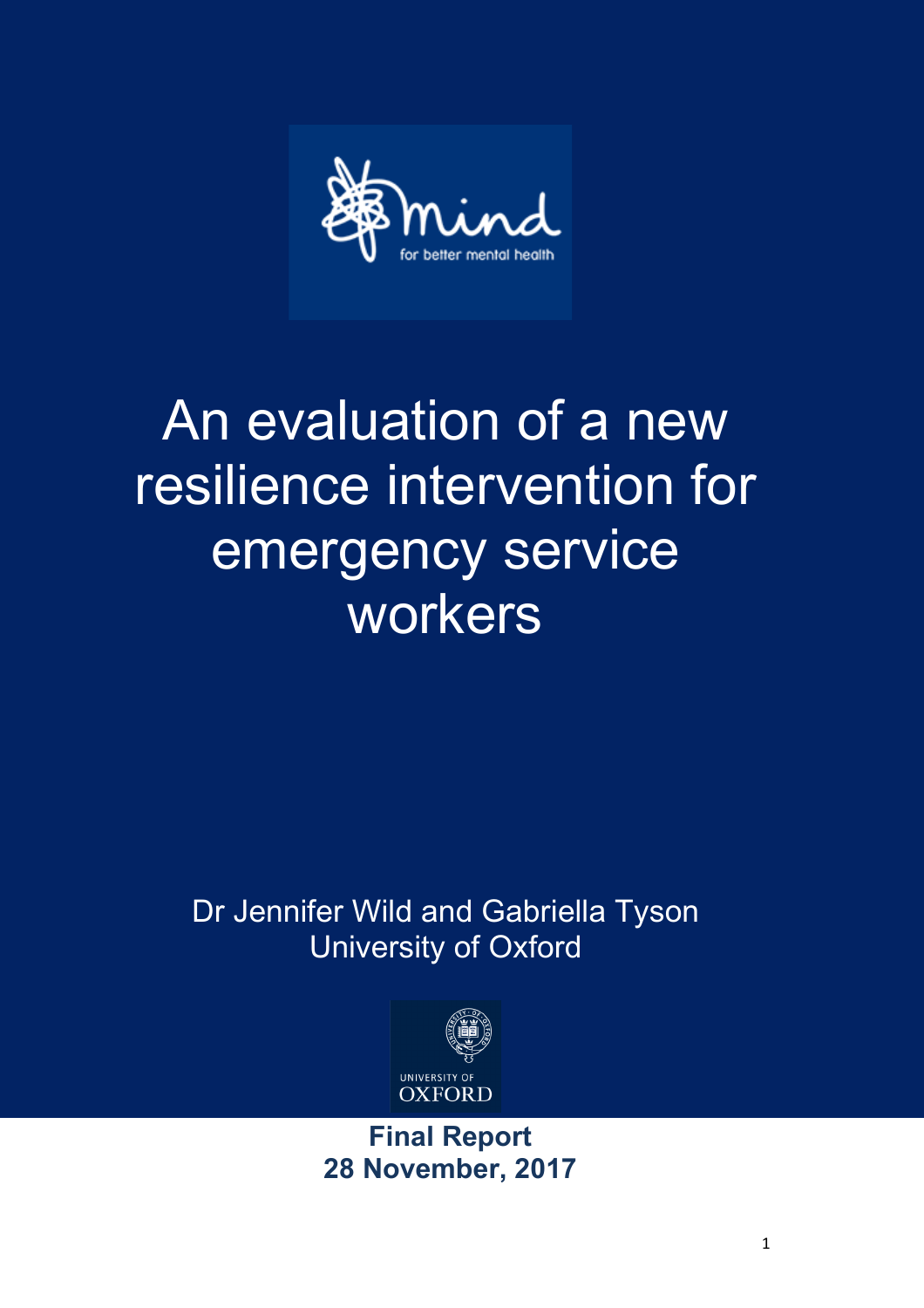# **Table of Contents**

| Chapter        | <b>Title</b>                                   | Page |
|----------------|------------------------------------------------|------|
| $\mathbf{1}$   | <b>Acknowledgements</b>                        | 3    |
| $\overline{2}$ | <b>Abstract</b>                                | 5    |
| 3              | Introduction                                   | 5    |
|                | Aims                                           | 6    |
| 4              | <b>Methods</b>                                 | 6    |
|                | <b>Trial Design</b>                            | 6    |
|                | Interventions                                  | 6    |
|                | <b>Inclusion and Exclusion Criteria</b>        | 8    |
|                | Procedure                                      | 8    |
|                | <b>Baseline and Outcome Measures</b>           | 9    |
|                | Hypotheses                                     | 12   |
|                | Analyses                                       | 16   |
| 5              | <b>Results</b>                                 | 23   |
|                | Resilience                                     | 23   |
|                | Wellbeing                                      | 23   |
|                | <b>Social Capital</b>                          | 24   |
|                | <b>Psychological Distress</b>                  | 25   |
|                | <b>Mental Health Awareness</b>                 | 26   |
|                | Confidence to Manage Mental Health             | 27   |
|                | Rumination                                     | 28   |
|                | App: Eye5                                      | 29   |
|                | Which modules linked to greatest change?       | 30   |
|                | <b>Early Predictors of Participant Success</b> | 31   |
| 6              | <b>Discussion</b>                              | 32   |
|                | <b>Discussion Points</b>                       | 33   |
| 7              | <b>Conclusion</b>                              | 36   |
| 8              | <b>References</b>                              | 38   |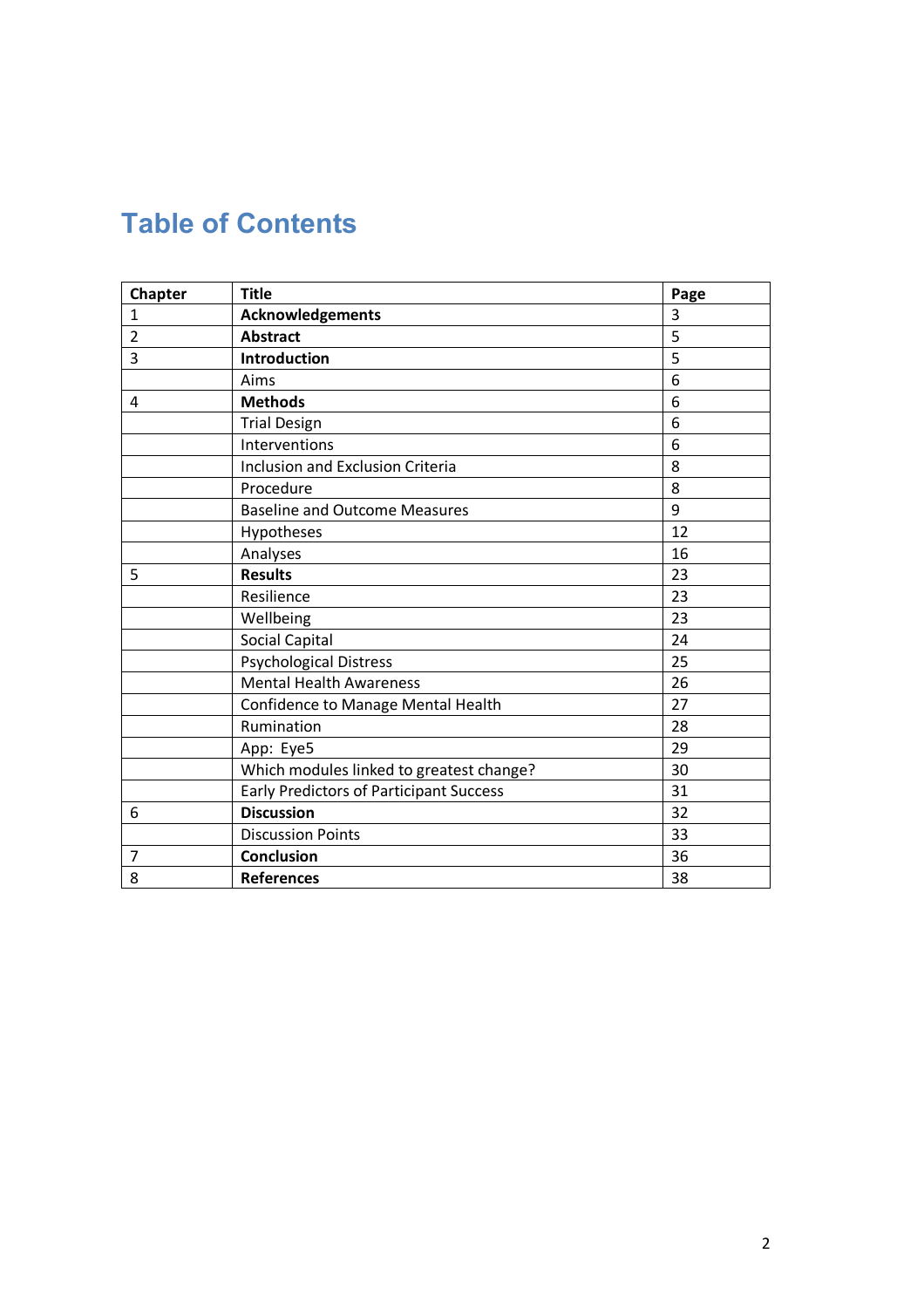# **Acknowledgments**

We would like to express our enormous gratitude to the 180 emergency service personnel who took part in this evaluation and the Local Mind facilitators who expertly delivered the intervention. We would also like to express our gratitude to the staff at Local Minds and at National Mind, the University of Oxford and the National Economics Foundation who made this 12-month evaluation possible. In particular, we would like to thank Anke Ehlers, Saamah Abdallah, Juliet Michaelson, Hanna Wheatley, Azuma Wundowa, Gavin Atkins, Faye McGuinness, and Jacob Diggle. Finally, we would like to thank Shama El-Salahi for helping to prepare the tables for the final report.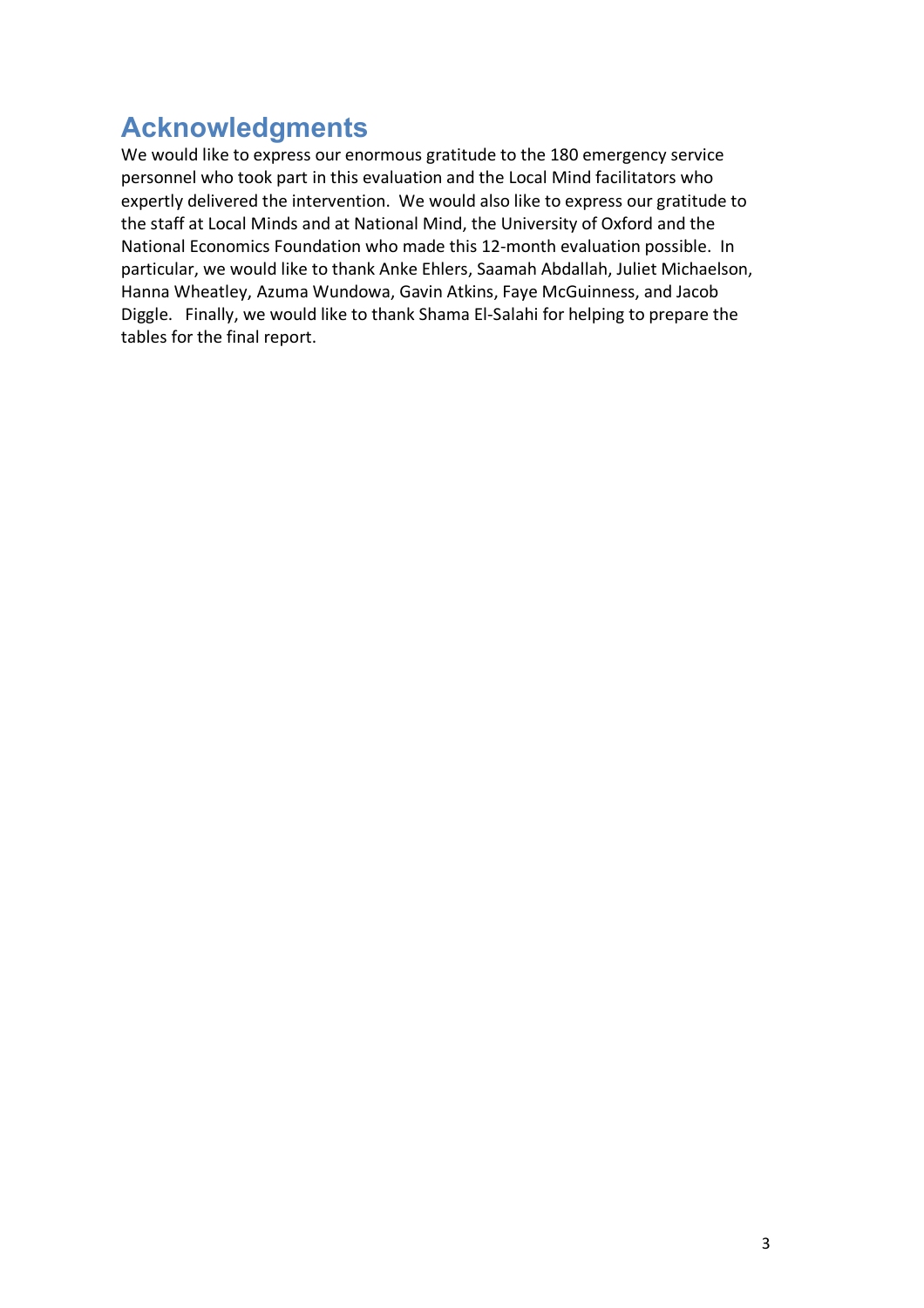# **Abstract**

**Background:** Emergency service workers dedicate their lives to promoting public health and safety yet suffer higher rates of mental health problems compared to the general population. Existing interventions are not very successful in improving the resilience of this population, possibly because they fail to target predictors of mental health problems. First establishing predictors of mental health problems in this population (Wild et al., 2016), we then developed a mixed format intervention, consisting of 4 online modules and 4 linked group sessions, to modify predictors. Here we evaluate the new resilience intervention in a randomised controlled trial.

**Methods:** Emergency service workers (N=180) were randomly allocated on a 1:1:1 basis to receive the new resilience intervention, a placebo intervention or a wait period of four months. Participants completed a number of measures assessing resilience, wellbeing, coping and social capital at three assessment points: pre-intervention, post-intervention and three-month follow-up.

**Results:** Significant improvements over time in resilience, wellbeing, social capital, psychological distress, mental health awareness and confidence to manage mental health were specific to the resilience intervention and were not seen in the placebo or wait conditions. Participants who had received the resilience intervention demonstrated significant improvements in social capital and psychological distress by post-intervention compared to participants who had received the placebo and wait conditions. By follow-up, they had demonstrated significant changes in wellbeing, resilience, mental health awareness, confidence to manage mental health and sustained changes in social capital compared to participants who had received the placebo intervention or wait period. Participants receiving the intervention also demonstrated a trend to ruminate less often in response to unwanted memories by post-intervention compared to participants receiving the placebo and wait conditions, and this change was sustained at follow-up. All effects of the intervention were small to medium. The strongest effect of the intervention was linked to improvements in mental health awareness, which tapped use of tools to manage mental health. The modules which appeared to be most effective focused on types of overthinking: worry and rumination.

**Conclusions:** The success of this intervention is promising and may be associated with changes in targeted predictors of mental health problems. Future research could evaluate the intervention with a much larger sample and investigate mediators of outcome.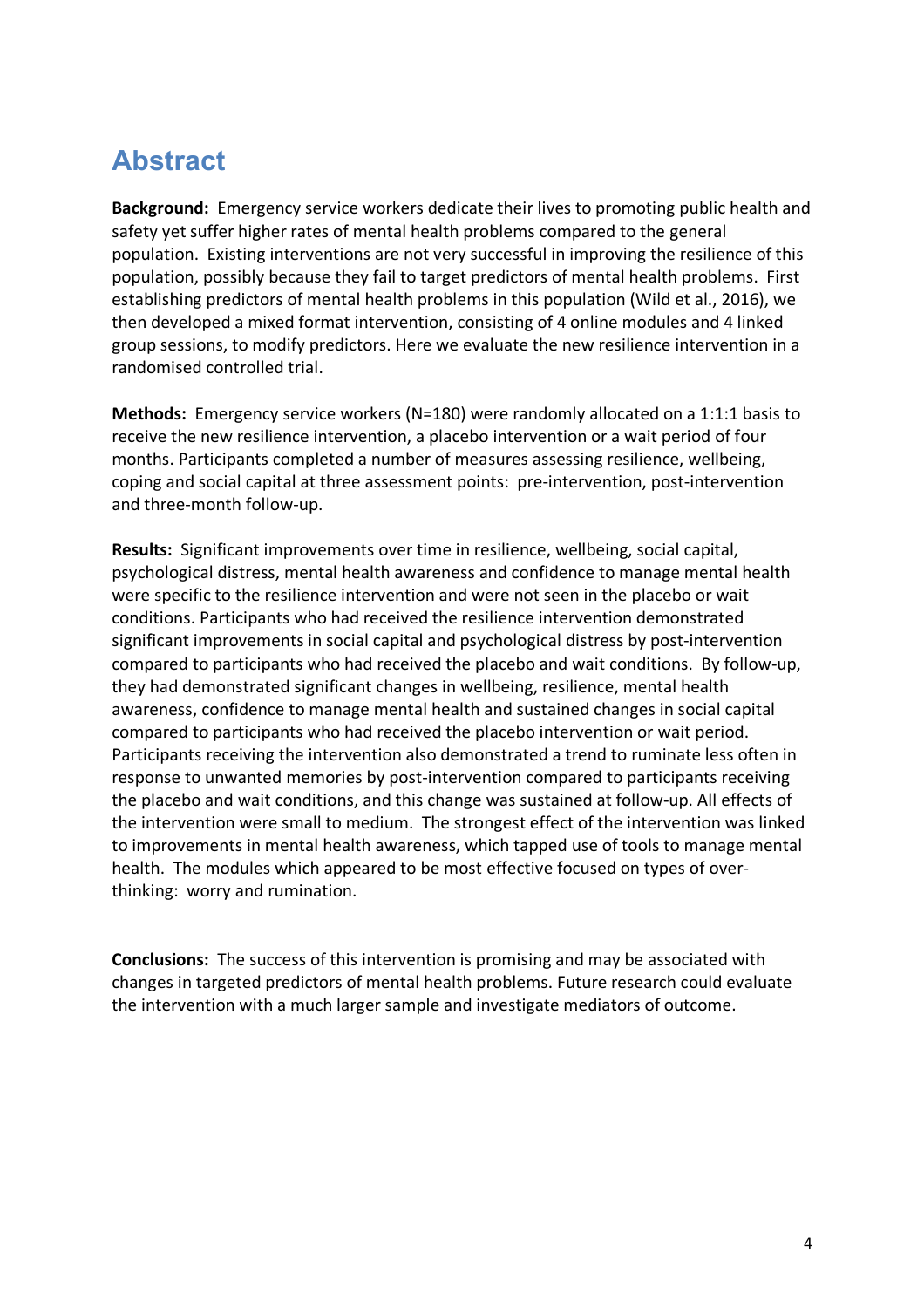# **Introduction**

Some people can get over anything. They help someone in distress, are viciously attacked, yet pull through to devote even more hours as a paramedic helping to save other people's lives. They see daily violent crime in their job as a police officer and keep going even more committed to solving crime and protecting people. As firefighters and search and rescue personnel, they may risk their own lives finding and helping people in dangerous situations, returning to work with an even deeper resolve to make a difference. These people are resilient.

Resilience is what determines how people react to adversity, how it affects the outcomes of their lives. Resilience can be trained and with treatment, people can become more resilient (i.e., Connor & Davidson, 2003). Research suggests that resilient people are less likely to experience mental health problems (e.g., Foresight, 2008).

Mind is a leader in identifying and responding to the needs of populations at risk of mental health problems. In January 2015, the charity identified the need to improve the resilience of emergency services personnel in England through an impressive scoping survey of 3,627 emergency service workers. When surveyed, a staggering 88% of emergency service workers reported stress, low mood and poor mental health whilst working. These results are consistent with our own research that has identified a significant increase in emergency service workers' risk for posttraumatic stress disorder (PTSD), depression and associated physical health problems compared to the general population (Wild et al., 2016). Emergency service workers are clearly in need of interventions to improve their resilience to stress and mental health problems.

Responding to the needs of emergency service workers, Mind developed their innovative Blue Light Programme, which contributes towards the achievement of two of Mind's visionary strategies. The programme includes a resilience strand and through this strand, emergency service workers were offered access to Mind's six-session resilience intervention, initially developed for unemployed men and new mothers at risk of social isolation.

In a large-scale study including more than 400 emergency service workers, our team at the University of Oxford evaluated Mind's six-session resilience intervention. Although the intervention was very acceptable to emergency service workers, the results demonstrated that it did not lead to notable improvements in resilience, wellbeing, coping or social capital. Such findings are consistent with the results of other evaluations of interventions aimed at improving emergency service workers' mental wellbeing. For example, randomized controlled trials (RCT) found that trauma risk incident management (TRiM), a peer support system widely available to the police and ambulance services in England (Greenberg et al., 2010) and critical incident stress debriefing widely used by UK fire-services (van Emmerik et al., 2002) had no effect on resilience or rates of mental health problems. More effective resilience interventions for emergency service workers that respond to the limitations of current interventions are urgently needed.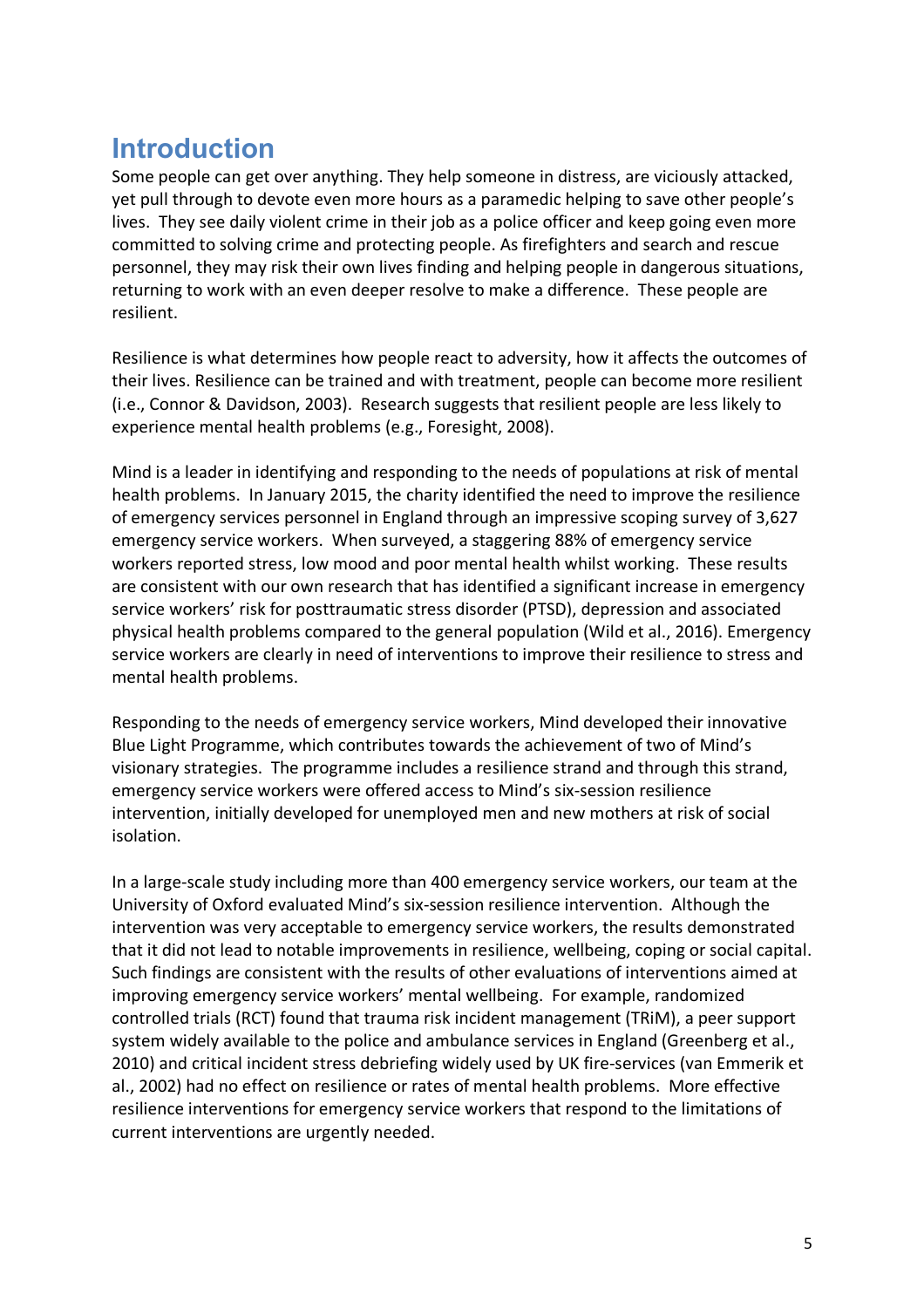Existing resilience interventions appear to be limited in success because they (1) fail to target predictors of resilience or mental health problems (2) are evaluated with measures of resilience or wellbeing, which may not relate well to wellbeing, resilience or coping as they are experienced by emergency service workers, (3) do not include follow-up training to sustain gains and (4) do not include strategies that could help emergency service workers cope with characteristic stressors. For example, our and others' research has demonstrated that exposure to stressful scenarios through imagery reduces anxiety for police officers (Arnetz et al., 2013) and other at risk populations (Wild et al., 2007; 2008; 2011) yet exposure to imagery of stressful scenarios is not included in resilience interventions for emergency service workers in England.

Our research (Wild et al., 2016) identified predictors of resilience and mental health problems in emergency service workers. The most robust predictors were rumination and low resilience appraisals. We then developed an intervention to modify predictors. This evaluation aims to ascertain how effective the new resilience intervention is for emergency service personnel. To what extent, does it lead to improvements in social capital, psychological distress, wellbeing, resilience, rumination, and confidence in managing mental health?

### **Our Aims**

Our evaluation aims to:

- 1. Establish the effectiveness of the revised resilience intervention
- 2. Link changes in key outcomes to specific course material to identify the most effective parts of the intervention for further development
- 3. Identify early predictors of participants' success
- 4. Inform the development of evaluation tools for continued use by local Minds

### **Methods**

### **Design**

Our evaluation is a randomized control in which participants (N=180) were randomly allocated in a 1:1:1 ratio to receive the mixed format resilience training (N=60), a placebo online intervention (N=60) or a wait period of 4 months (N=60).

### **The Interventions**

### *Mixed Format Resilience Intervention*

The resilience intervention consisted of four online modules and four linked group sessions (2 hours in length) delivered once a week over a four-week period. The course aimed to improve resilience to stress by targeting key predictors of long-term stress reactions in emergency service workers.

The online modules were released one week before each group session and took approximately fifteen minutes to complete. They included experiential exercises,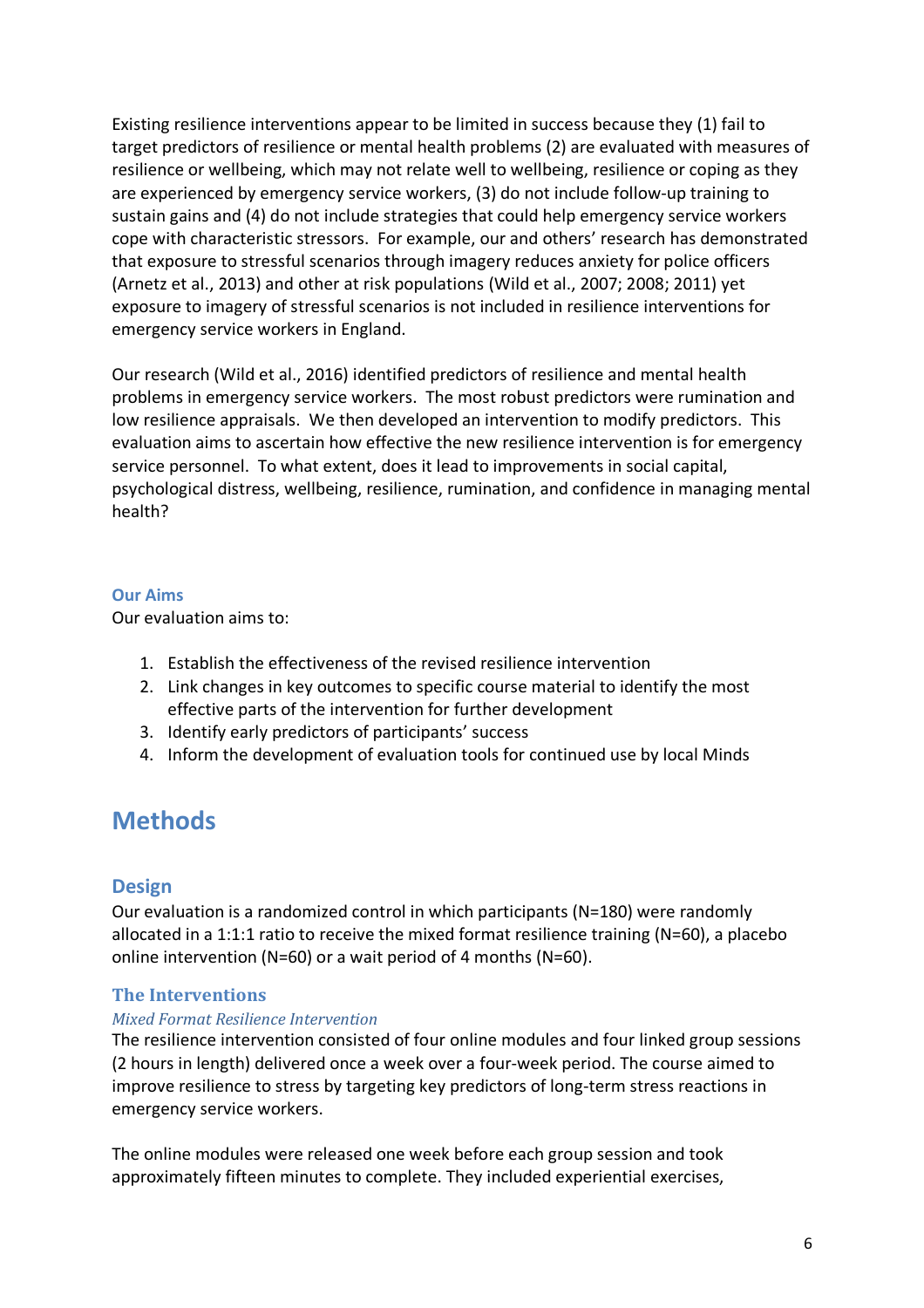psychoeducation, question and answer sections, whiteboard videos, and videos of emergency service worker testimony. The modules were as follows:

- Module 1: It Matters What You Focus On: Helpful and Unhelpful Attention
- Module 2: Habits and Dwelling: How to Change Them
- Module 3: Dealing with Difficult Emotions
- Module 4: Transforming Worry & Improving Performance

The group sessions reviewed and built on the material covered in the modules with further experiential exercises, opportunities to ask questions, and to meet other emergency service workers.

Participants were also given details for the bespoke smartphone application, Eye5, during the follow-up period. The app included key videos and learning from the online modules and a chat function so that participants could keep in touch with each other.



### *Placebo Online*

The placebo online intervention consisted of accessing already available information on mental health developed by Mind and, where possible, tailored for emergency service workers. The online intervention was delivered over four weeks and included four topics:

Module 1: Stress Module 2: Sleep Module 3: Anger, PTSD and Depression Module 4: Mindfulness

A link for each topic was emailed to participants once a week and participants completed them remotely.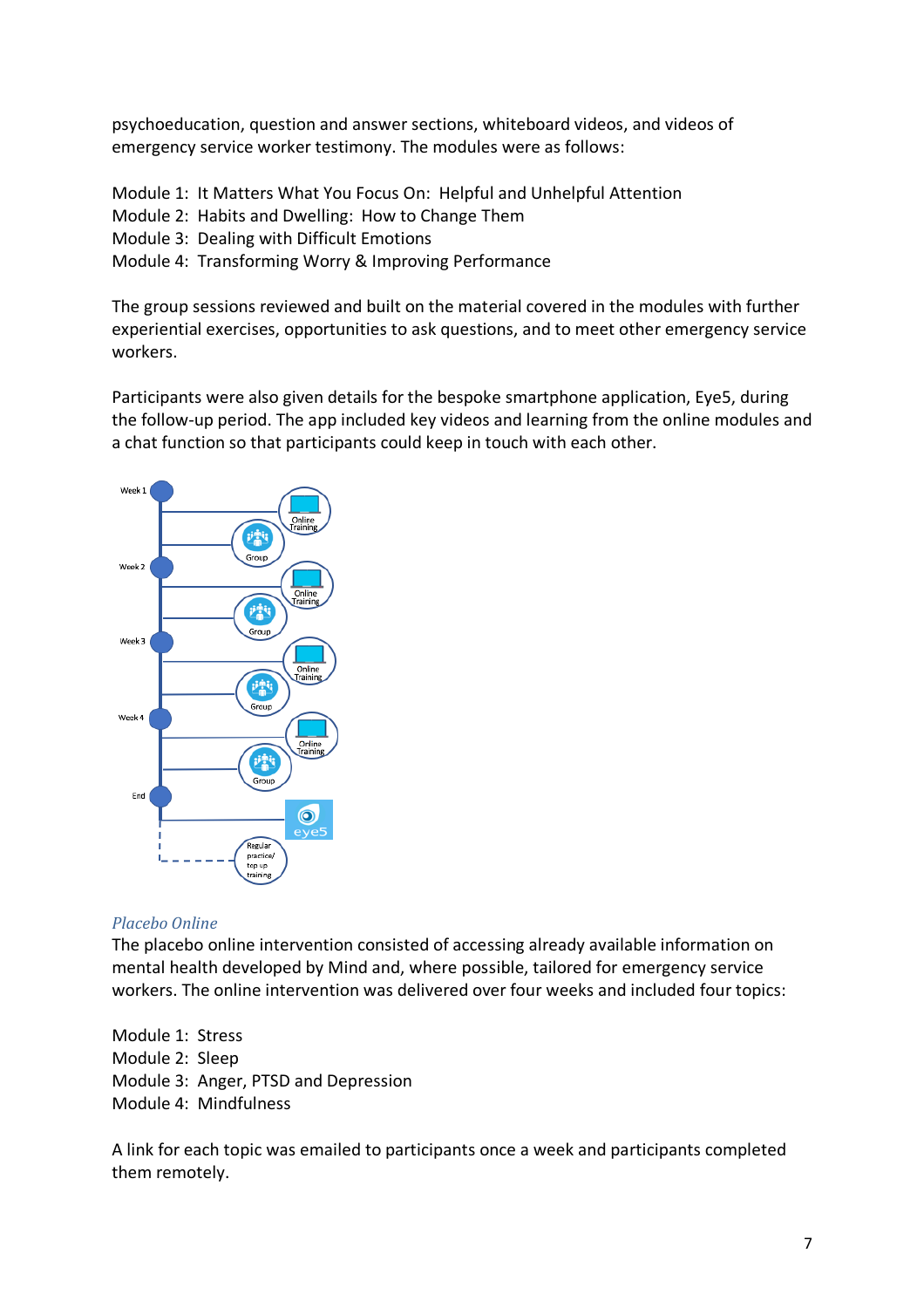#### *Wait*

Participants allocated to the wait list condition were asked to complete a set of questionnaires at three different time points (baseline, four weeks and three months). Once they had completed the final questionnaires they were offered the digital modules of the mixed-format resilience training.

### **Inclusion and Exclusion Criteria**

### **Inclusion Criteria**

The inclusion criteria included being employed or volunteering as front-line or office- based staff in one of the following emergency services: police, fire and rescue, ambulance and search and rescue.

### **Exclusion Criteria**

Participants who scored in the clinical range on measures of post-traumatic stress or depression, or those who expressed suicidal ideation, had a one-to-one discussion with the study's psychologist. They were included in the study if they did not evidence risk, their symptoms were not interfering with their daily functioning and they did not wish to access treatment. Chart 1 shows the participant flow through the study and the percentage of people who scored for risk and the percentage of participants re-included into the study or signposted for further treatment.

### *Quantitative and Qualitative Components*

The study included quantitative and qualitative measures to ascertain the effects of the resilience training on outcome. The qualitative component of our study assessed staff and participant experience of the intervention, their thoughts on what worked as well as their thoughts on possible ways to improve the intervention. This part of the evaluation was conducted by the New Economics Foundation, the results of which are available in a separate report.

### **Procedure**

### *Recruitment*

Between September 2016 and April 2017, we worked with local Minds to invite participants to take part in the study. A total of N=306 completed registration. A total of N=236 were immediately eligible. A total of N=104 did not take registration any further (i.e., did not complete the study's baseline questionnaires so that randomisation could take place). A total of N=22 were signposted for treatment. A final total of N=180 participants took part in the programme.

Charts 1 to 2 show the participant flow through the study.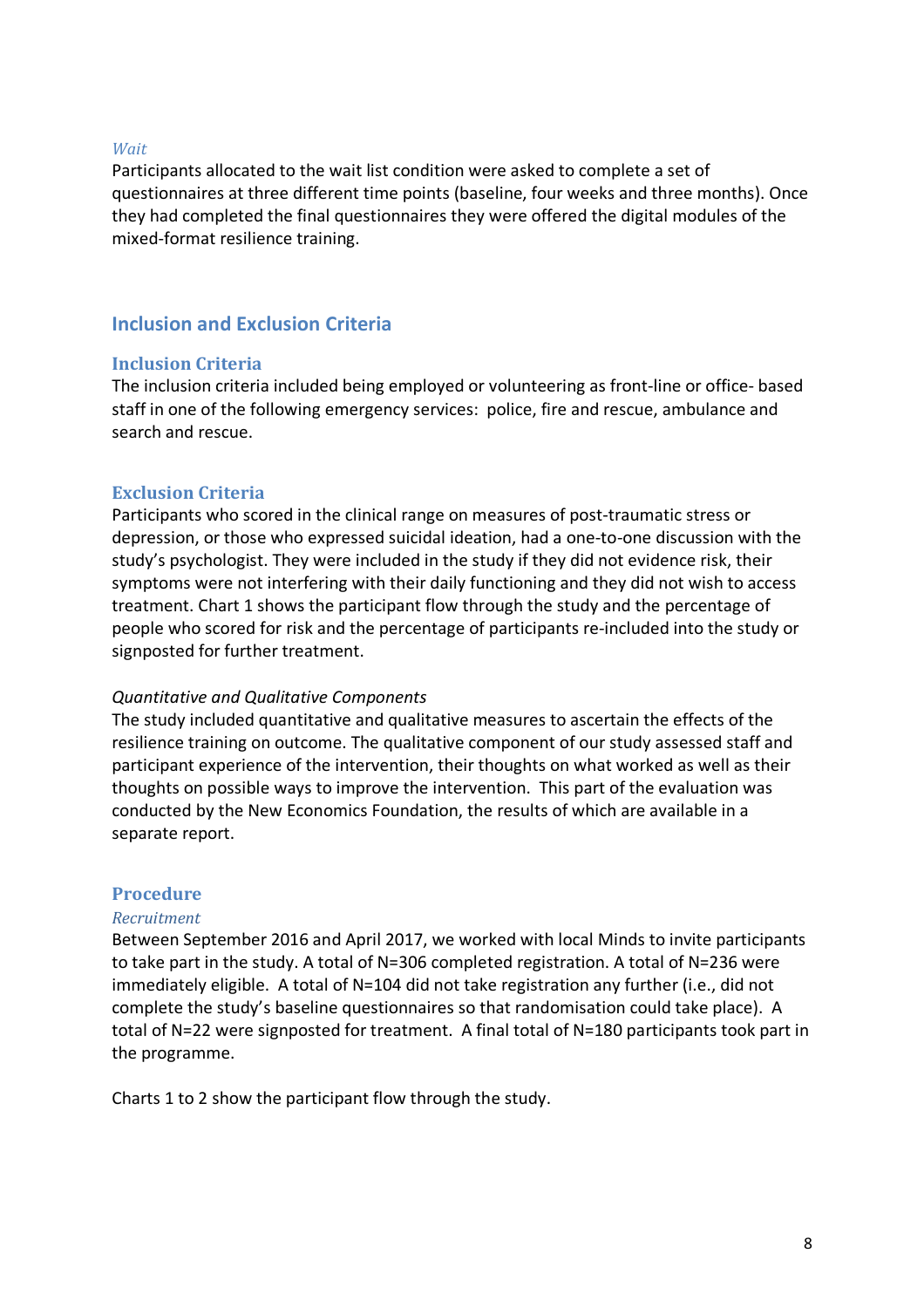#### *Stratification*

All N=180 were randomised in a 1:1:1 ratio to receive the mixed format resilience intervention, placebo or wait list conditions across five sites in England. Random allocation was stratified by site and gender.

#### *Number of courses*

Eight resilience courses were offered from November 2016 to May 2017. The placebo online intervention was delivered at the same time. There were a small number of drop-outs after random allocation and before the courses started. As such, a total of N=55 participants received the resilience intervention, N=59 received the placebo intervention and N=60 began the wait period. A total of N=52 completed post-intervention and N=53 completed follow-up questionnaires in the waitlist condition. On average, 5 participants (range 3-13) took part in each group session.

#### *Questionnaires*

Participants were asked to complete a number of measures via a secure digital programme at three distinct time-points: baseline (pre-intervention), post-intervention and at threemonth follow-up. The questionnaires took about 30 minutes to complete.

#### *In depth interviews*

For the qualitative component of our evaluation, a random sample of staff and participants were invited for in-depth interviews at the end of phase one, two and three. In total, 12 participants in the mixed format resilience intervention, eight participants in the online control intervention, and eight course facilitators were interviewed. The results of the qualitative analyses are reported in the final report produced by the new economics foundation.

#### *Post-Intervention*

Immediately after each intervention/initial wait period, we asked participants to complete post-intervention questionnaires. A total of N=50 participants in the mixed format group, N=50 online control participants, and N=52 wait list participants completed questionnaires at this time-point.

### *Follow Up*

We invited all 180 participants to complete three month follow-up questionnaires. A total of N=50 participants in the mixed format training group, N=52 online control participants, and N=53 wait list participants completed questionnaires at this time-point.

### **Baseline and Outcome Measures**

*The following measures were administered at baseline, pre-intervention, post-intervention and at follow up.*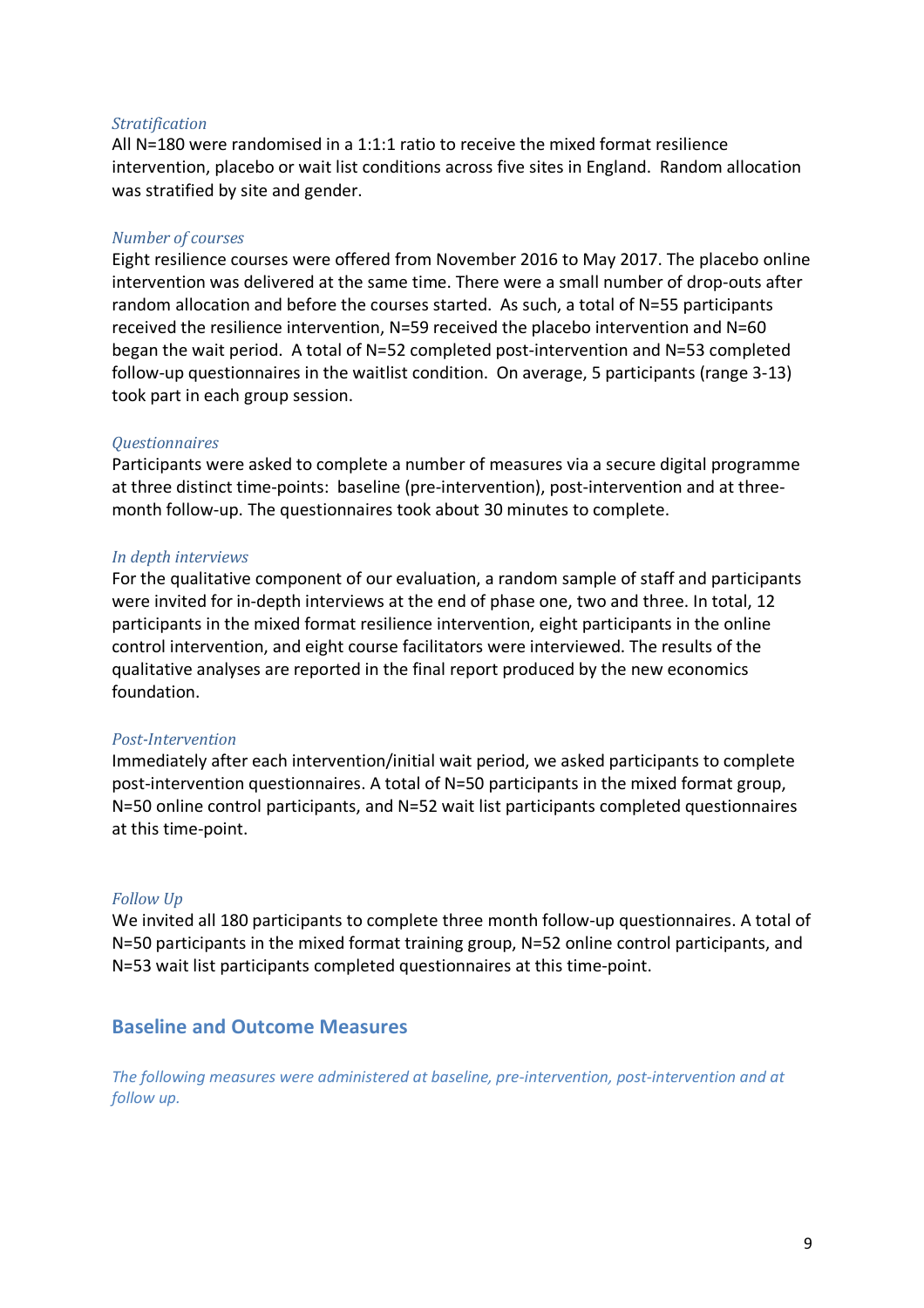### *Wellbeing*

*Warwick Edinburgh Mental Wellbeing scale (Tennant et al., 2007):* The Warwick-Edinburgh Mental Wellbeing Scale (WEMWBS), developed by Warwick and Edinburgh Universities, is a scale of 14 positively worded items with five response categories for assessing mental wellbeing. The WEMWBS was administered in previous evaluations of Mind's resilience interventions. The total scores range from 14 to 70. The higher the score, the greater the wellbeing. The WEMWBS showed excellent reliability in our sample, Cronbach's alpha=0.94.

*ONS Wellbeing (ONS; Office of National Statistics, 2009)*: We used one item from the ONS four item questionnaire designed to measure wellbeing. The question was 'Overall, how satisfied are you with your life nowadays?'. It is scored on a scale of 0=Extremely dissatisfied to 10=Extremely satisfied.

### *Resilience*

*Resilience Scale (Wagnild & Young, 1993):* This scale consists of 25 items that each carry a 7 point range of responses from 'disagree' to 'agree'. The total scores range from 25- 175, higher scores reflect higher resilience. The Resilience Scale showed excellent reliability in our sample, Cronbach's alpha=0.95.

### *Self-efficacy*

*Schwarzer-Jerusalem General Self-Efficacy Scale (GSE; Schwarzer & Jerusalem,1995):* The General Self-Efficacy Scale is a 10-item scale that is designed to assess optimistic selfbeliefs to cope with a variety of difficult demands in life. In contrast to other scales that have been designed to assess optimism, this one explicitly refers to personal agency, i.e., the belief that one's actions are responsible for successful outcomes. The GSE was administered in previous evaluations of Mind's resilience interventions. The total scores range from 10 to 40. Higher scores represent greater self-efficacy. The GSE showed good internal reliability in our sample, Cronbach's alpha=0.92.

### *Social Capital*

*Social Participation (Alden & Taylor, 2011):* This is a 13-item questionnaire that assesses an individual's social participation. Example items include: In the past month, did you: 'Share your opinions and ideas with others?', 'Talk about meaningful personal experiences with others?', 'Attend work-or school-related social events?'. Participants rate how often they have actively participated in such activities in the last month on a 7-point scale ranging from 1=Not at all to 7=Often. Total scores range from 13 to 91. Higher scores represent greater desire to be social and participate in social situations. This questionnaire showed excellent internal reliability in our sample, Cronbach's alpha=0.91.

### *Psychological Coping Styles*

*Attributions Questionnaire (Kleim et al., 2008):* This questionnaire assesses attributions of negative events. The scale has 11 items that measure negative stable attributions (e.g., *'When bad things happened to me, I was sure it would happen again')*, negative internal attributions (e.g.,' *When bad things happened, I thought it was my fault'),* and negative global attributions (e.g., *'When bad things happened to me, I couldn't see anything positive in my life')* and helplessness (e.g., '*When things did not go well, I got easily discouraged').*  Responses are rated on a 4-point scale from 1=Not at all true to 7=Exactly true. Total scores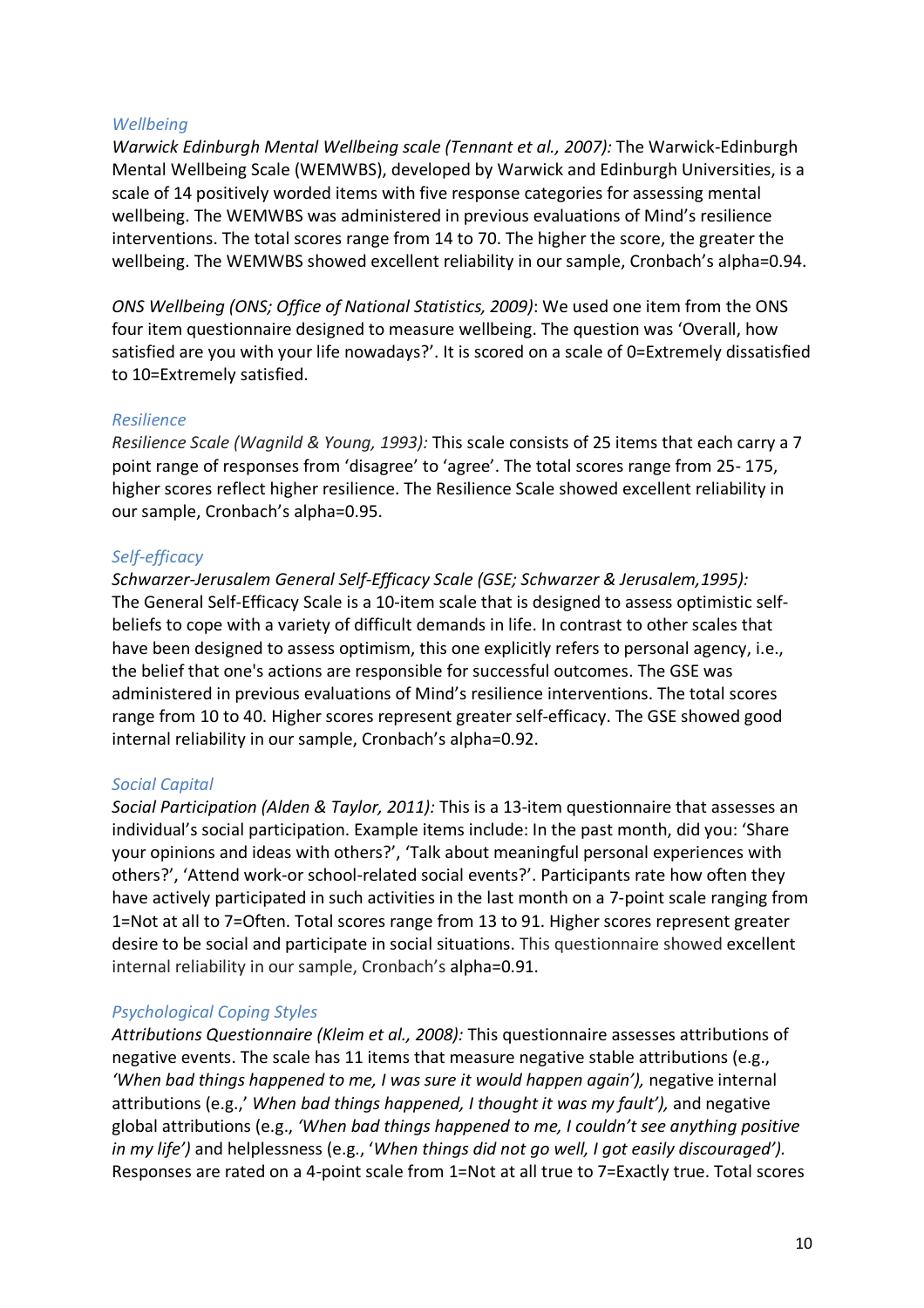range from 11 to 44. Higher scores represent more negative attributions. This questionnaire showed excellent internal reliability in our sample, Cronbach's alpha=0.92.

*Rumination Subscale of the Responses to Intrusions Questionnaire (RIQ; Clohessy & Ehlers, 1999).* Intrusive memories are commonly experienced by emergency service personnel both by frontline and office-based staff. The rumination subscale of the RIQ measures rumination in response to memories of stressful events. Total scores for the Rumination subscale range from 0 to 24. Internal reliability for the subscale was excellent, Cronbach's alpha=0.90.

*Wishful Thinking subscale (unpublished):* This is a short questionnaire of three items to assess how participants think when faced with a stressful situation. Items are rated on a scale of 1= I don't do this at all to 4= I do this a lot. Total scores range from 4 to 12, with higher scores indicating higher levels of wishful thinking. Internal reliability for the subscale was adequate, Cronbach's alpha=0.74.

### *Mental Health Awareness & Confidence in Managing Mental Health*

*Mental Health Awareness (unpublished):* This questionnaire was developed for the evaluation to assess awareness and use of adaptive and maladaptive strategies for managing stress. There are 17 items, which give a total score ranging from 0 to 68, higher scores indicate the participant has greater knowledge and use of adaptive tools to manage their mental health. The items can be divided into subscales to assess learning linked to each module. Items 3 and 16 assess attention and relate to Module 1. Items 1, 5 and 8 assess knowledge and response to warning signs for stress and relate to Module 2. Items 2, 9, 11, 12 and 13 link to Module 3, dealing with difficult emotions. Items 7, 10, 14, and 17 relate to Module 4, dealing with worry and performance. Example item are 'I prioritise wellbeing activities outside of work' and 'I know my early warning signs for stress and I take action pretty quickly.' Item 6 of the questionnaire assesses confidence to manage mental health 'I feel confident managing my own mental health.' The internal reliability of the scale was adequate, Cronbach's alpha=0.77. Removing the second item, which tapped mind wandering, improved the internal consistency from adequate to good, Cronbach's alpha=0.80.

### *Mindful Attention*

*Mindfulness Attention Awareness Scale (MAAS; Brown & Ryan, 2003):* This scale is designed to assess a key feature of mindfulness, receptive awareness of and attention to the present situation. It consists of 15 items rated on a scale of 1=Almost always to 6=Almost never. Total scores range from 15 to 90, with higher scores reflecting higher levels of mindful attention. Internal reliability of the scale in our sample was excellent, Cronbach's alpha=0.92.

### *Exercise*

*Short International Physical Activity Questionnaire (IPAQ-SF;* http://www.ipaq.ki.se and Booth, 2000): The scale was designed to capture physical activity and inactivity for use across cultures. The short version here contains 4 items and asks participants to consider their activities in the last seven days.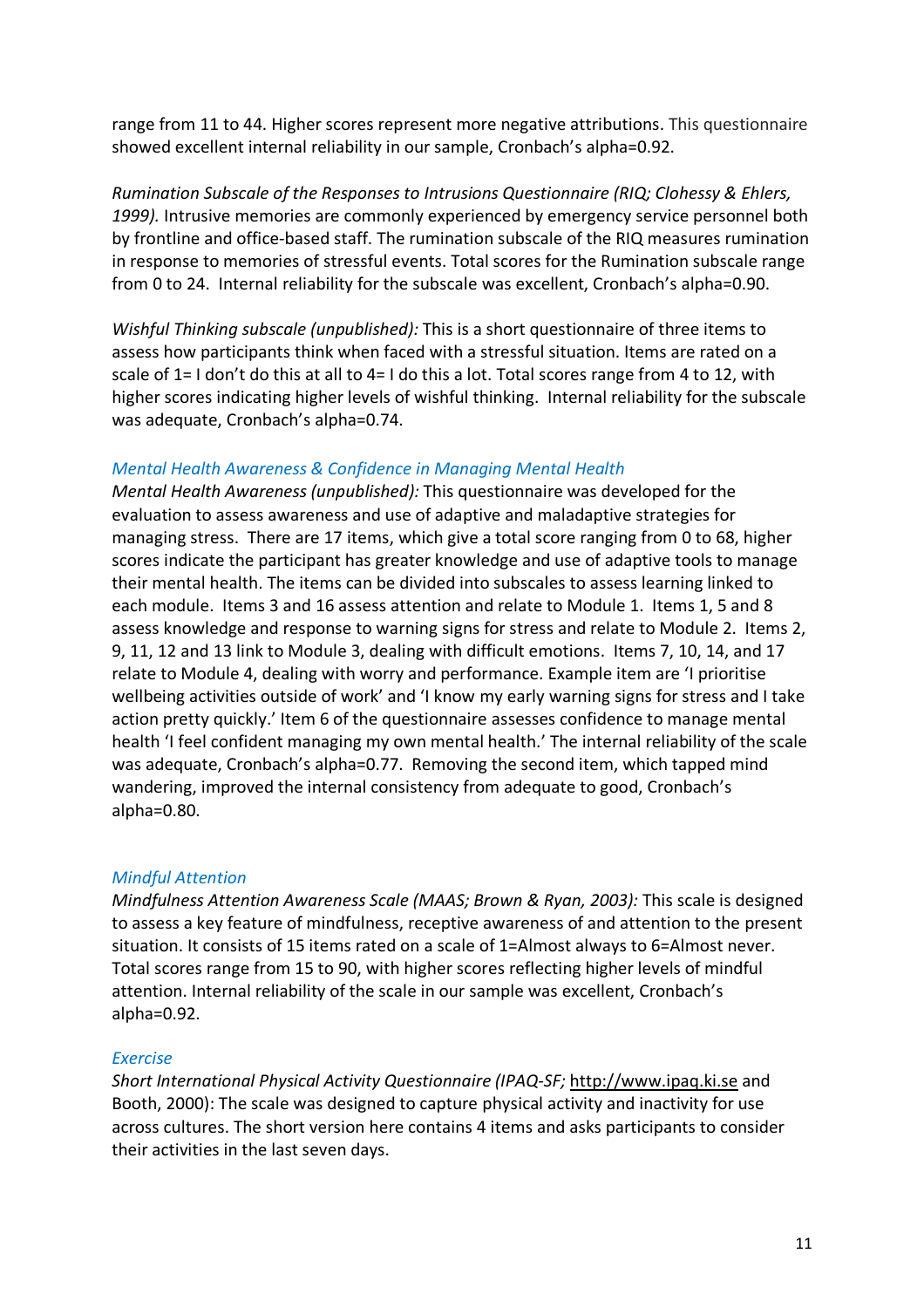#### *The following measure was administered at baseline only.*

#### *Demographic Information*

*General Information Questionnaire (unpublished):* This questionnaire records demographic information, such as age, gender, marital status, and years of education.

#### **Clinical Measures**

*The following measures were assessed at pre-intervention, post-intervention and at followup.*

*Trauma Screener (unpublished):* This is a 21-item questionnaire looking at exposure to previous trauma relevant to the emergency services and includes items from the Clinician Administered PTSD Scale (CAPS, Blake et al., 1998). Participants select 'yes' or 'no' to indicate whether or not they have experienced the trauma. Total scores range from 0 to 21.

*Post-traumatic Stress Disorder Checklist (PCL; Weathers et al., 2013):* The PCL-5 consists of 20 items that parallel the diagnostic criteria for PTSD set out in the Diagnostic and Statistical Association, 2013). Items are rated on a scale of 0=Not at all to 4=Extremely. Total scores range from 0 to 84. Internal reliability of the scale in our sample was excellent, Cronbach's alpha=0.93.

*Patient Health Questionnaire (PHQ-9; Kroenke et al., 2001):* This is a well validated 9-item measure to assess symptoms of depression. Items are rated on a scale of 0=Not at all to 3=Nearly every day. Total scores range from 0 to 27. Internal reliability of the scale in our sample was good, Cronbach's alpha=0.86.

*General Anxiety Disorder Scale (Spitzer et al., 2006).* This is a 7-item well validated measure of anxiety. High scores are suggestive of an anxiety problem. Items are rated on a scale of 0=Not at all to 3=Nearly every day. Total scores range from 0 to 21. Internal reliability of the scale in our sample was good, Cronbach's alpha=0.88.

*General Health Questionnaire (GHQ-12; Goldberg & Williams, 1988):* This is a 12 item questionnaire designed to capture short-term psychiatric disorders in the general population. Scores range from 0 to 36 with a higher score indicating a more severe condition. Internal reliability of the scale in our sample was good, Cronbach's alpha=0.854.

### **Hypotheses**

We hypothesised that the newly developed resilience intervention would lead to greater improvements in resilience, wellbeing, social capital, psychological distress, rumination and confidence to manage mental health compared to the placebo and waitlist conditions.

### **Questions**

We investigated whether or not the intervention would lead to greater changes in selfefficacy, depressive attributions, coping by wishful thinking, exercise and mindful attention.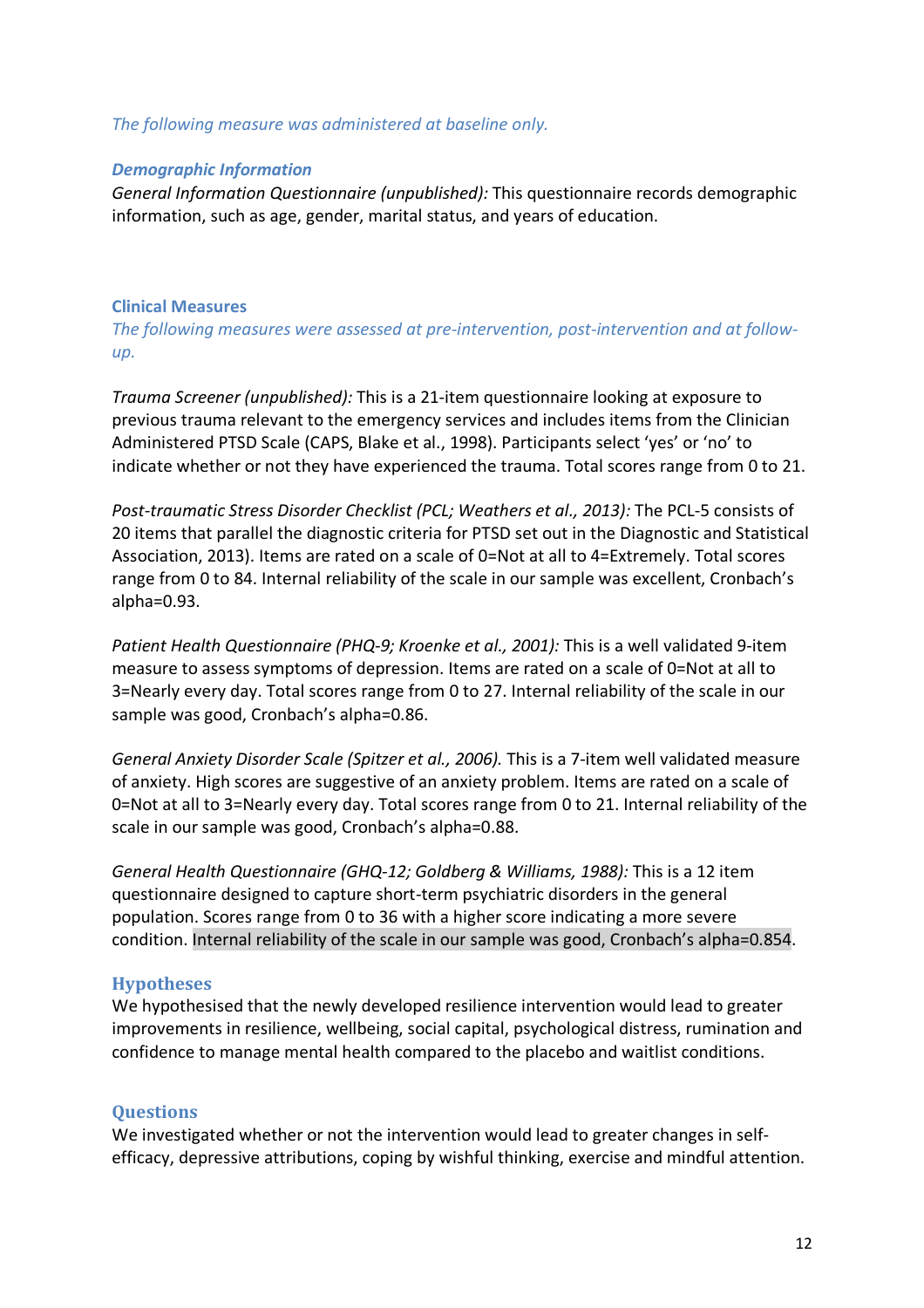### **Analyses**

To investigate the effects of the interventions on outcome, we conducted mixed model analysis of variance (ANOVA) with condition (mixed format, online, wait) as the betweensubjects factor and time (pre-intervention, post-intervention, follow-up) as the repeated measures factor. Where Mauchly's test of sphericity was violated, degrees of freedom were corrected with Greenhouse-Geisser estimates of sphericity.

We calculated the mixed format effect sizes for changes in outcome using Cohen's d statistic (Cohen, 1988):  $d = M_{initial} - M_{post} / SD_{pooled}$ , with *SD* <sub>pooled</sub> = SQRT ((*SD*<sup>2</sup><sub>initial</sub> + *SD*<sup>2</sup><sub>post</sub>)/2 where d=0.20 represents a small effect, d=0.50 represents a medium effect and d=.80 represents a large effect. We conducted one-way ANOVAs to determine whether there were any differences on measures at baseline before the interventions/wait began.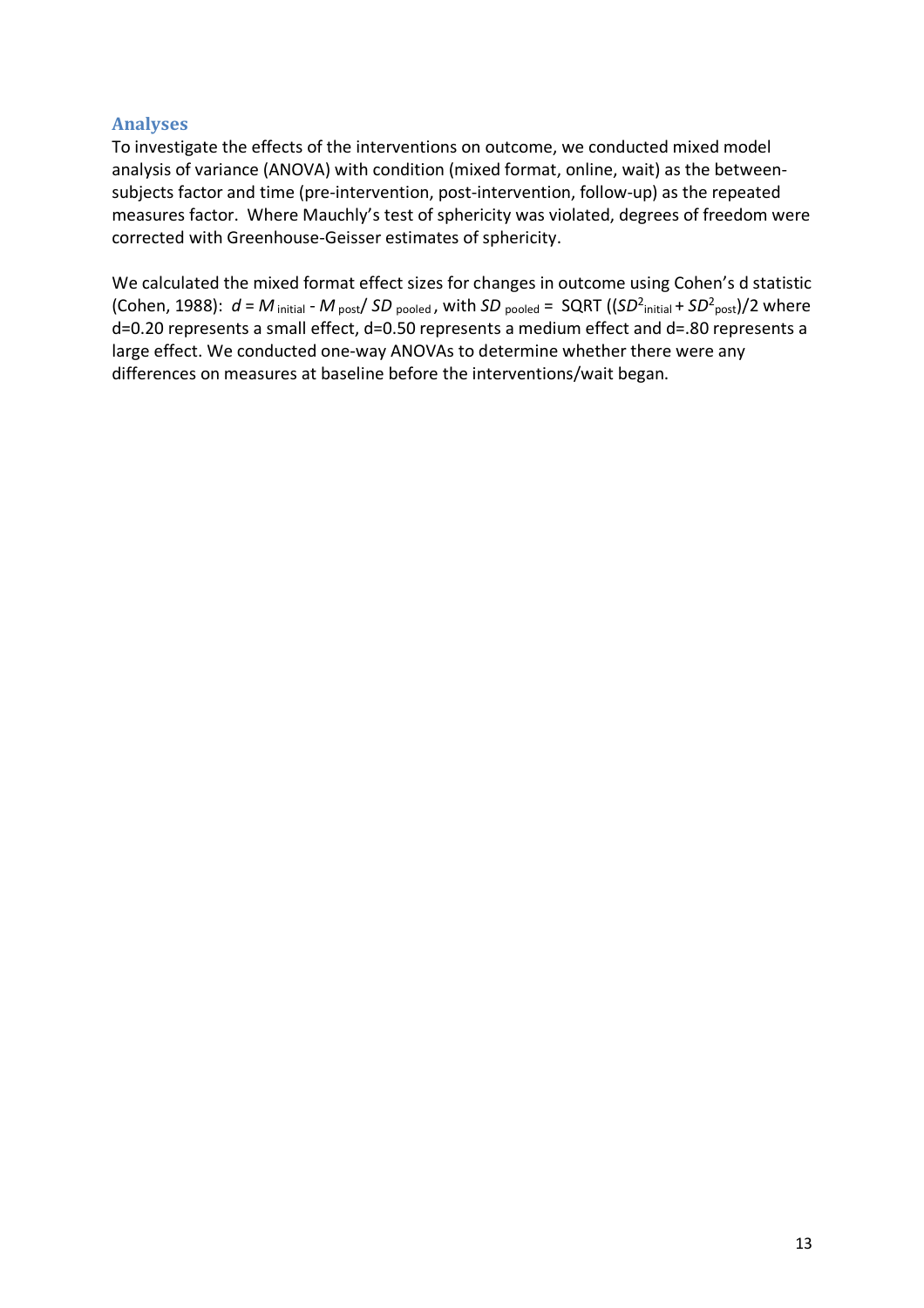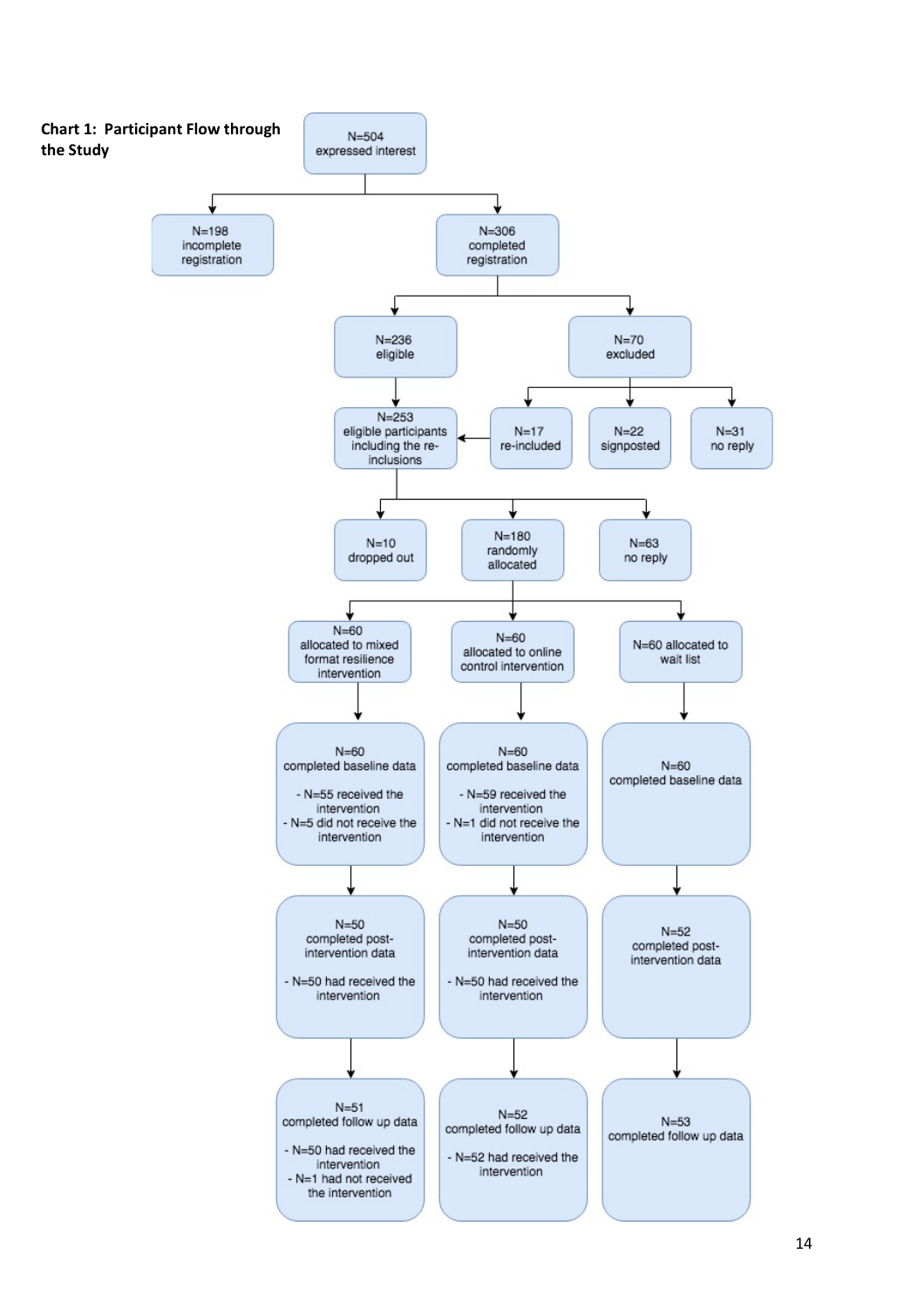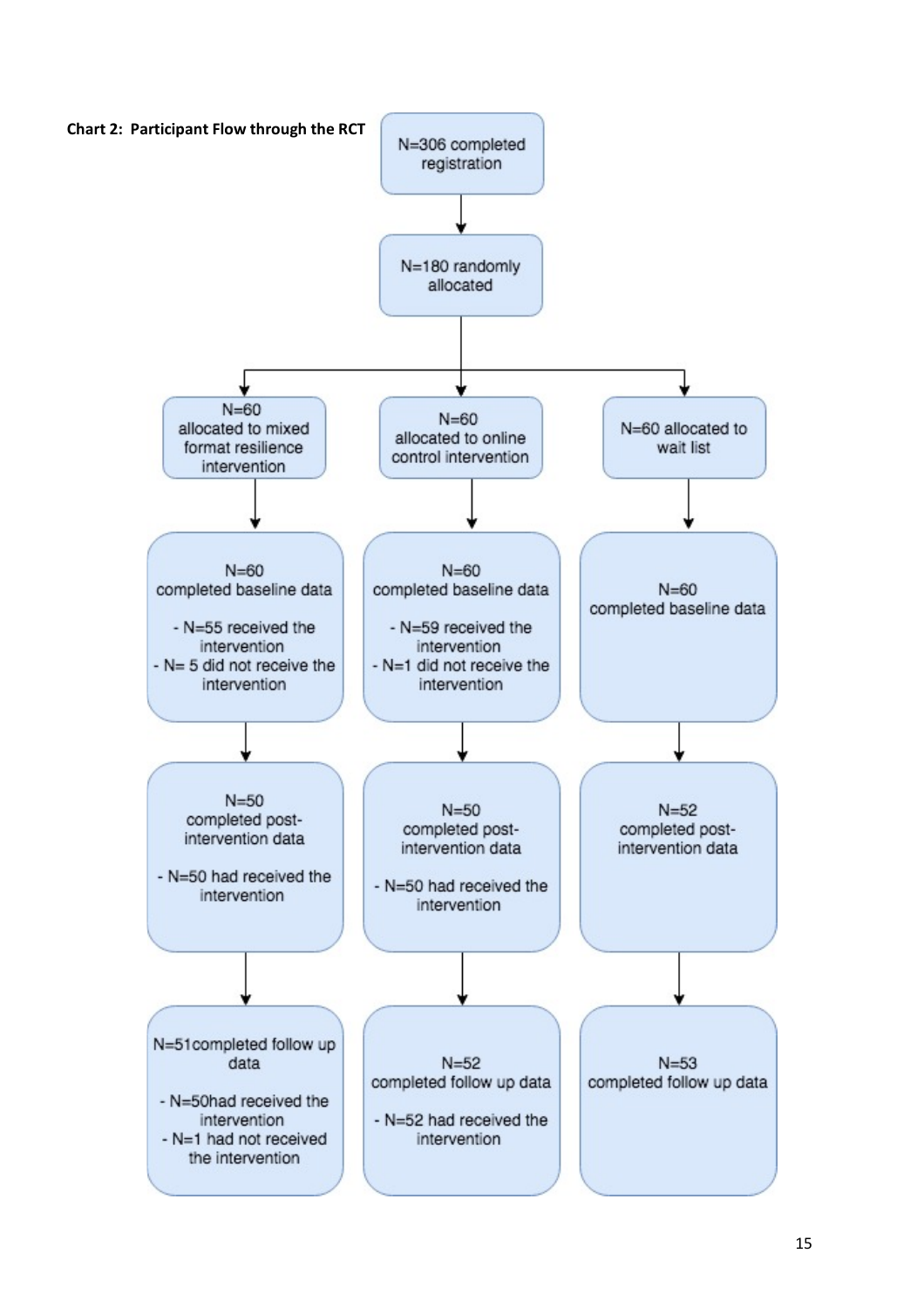# **Results**

Tables 1 and 2 show the demographic data for (1) all participants and (2) participants in each condition. Table 3 shows the means and standard deviations of the outcome measures at each assessment point (baseline, post-intervention and follow-up).

|                                            | N   | <b>Mean</b>    | <b>SD</b> | <b>General</b><br><b>Population</b><br><b>Mean</b> |
|--------------------------------------------|-----|----------------|-----------|----------------------------------------------------|
| Age                                        | 179 | 42.54          | 8.68      | Not applicable                                     |
| <b>Previous Trauma</b>                     | 178 | 4.43           | 3.08      | 3.00 <sup>1</sup>                                  |
| PTSD (PCL-5)                               | 179 | 10.03          | 12.05     | Not available                                      |
| Depression (PHQ-9)                         | 180 | 3.58           | 3.64      | $2.\overline{6^2}$                                 |
| Anxiety (GAD-7)                            | 178 | 3.08           | 3.44      | $2.9^{3}$                                          |
| Wellbeing (WEMWBS)                         | 176 | 48.56          | 9.09      | 51.6 <sup>4</sup>                                  |
| Resilience (Wagnild & Young)               | 166 | 133.91         | 25.30     | $130.2^{5}$                                        |
| Psychological Distress (GHQ)               | 175 | 11.29          | 4.70      | $11.07^6$                                          |
| Social Participation (Social Capital)      | 175 | 60.65          | 15.97     | Not available                                      |
| Dwelling (RIQ)                             | 174 | 7.64           | 5.38      | Not available                                      |
| Mental Health Awareness (Max score 68)     | 168 | 54.83          | 8.97      | Not available                                      |
| Confidence in Managing Mental Health (0-4) | 177 | 3.92           | .95       | Not available                                      |
| Life Satisfaction (ONS, item 1) (0-10)     | 174 | 6.83           | 2.01      | $7.7^{7}$                                          |
| Self-Efficacy (GSE)                        | 175 | 31.41          | 4.76      | Not available                                      |
|                                            |     | N              | %         |                                                    |
| <b>Service: Police</b>                     |     | 143            | 79.4      |                                                    |
| Ambulance                                  |     | 15             | 8.3       |                                                    |
| Fire                                       |     | 22             | 12.2      |                                                    |
|                                            |     |                |           |                                                    |
| <b>Marital Status: Single</b>              |     | 37             | 20.4      |                                                    |
| Married                                    |     | 83             | 45.9      |                                                    |
| Divorced/separated                         |     | 20             | 11        |                                                    |
| Widowed                                    |     | $\overline{2}$ | 1.1       |                                                    |
| Civil partnership                          |     | 3              | 1.7       |                                                    |
| Long-term partner                          |     | 33             | 18.2      |                                                    |
| <b>Gender: Female</b>                      |     | 103            | 57.2      |                                                    |
| Male                                       |     | 76             | 42.2      |                                                    |
| Other                                      |     | 1              | 6.6       |                                                    |
|                                            |     |                |           |                                                    |
| <b>Education Level: No qualifications</b>  |     | 1              | $6 \cdot$ |                                                    |
| <b>GCSE</b>                                |     | 131            | 72.8      |                                                    |
| A Level                                    | 94  | 52.2           |           |                                                    |
| Degree                                     | 73  | 40.6           |           |                                                    |
| <b>Masters</b>                             | 16  | 8.9            |           |                                                    |
| PhD                                        |     | $\overline{2}$ | $6 \cdot$ |                                                    |
| Vocational degree                          |     | 10             | 5.6       |                                                    |
|                                            |     |                |           |                                                    |
| <b>Ethnicity: White British</b>            |     | 151            | 83.9      |                                                    |
| White Irish                                |     | $\mathfrak{S}$ | 1.7       |                                                    |

*Table 1: Baseline demographics for all participants*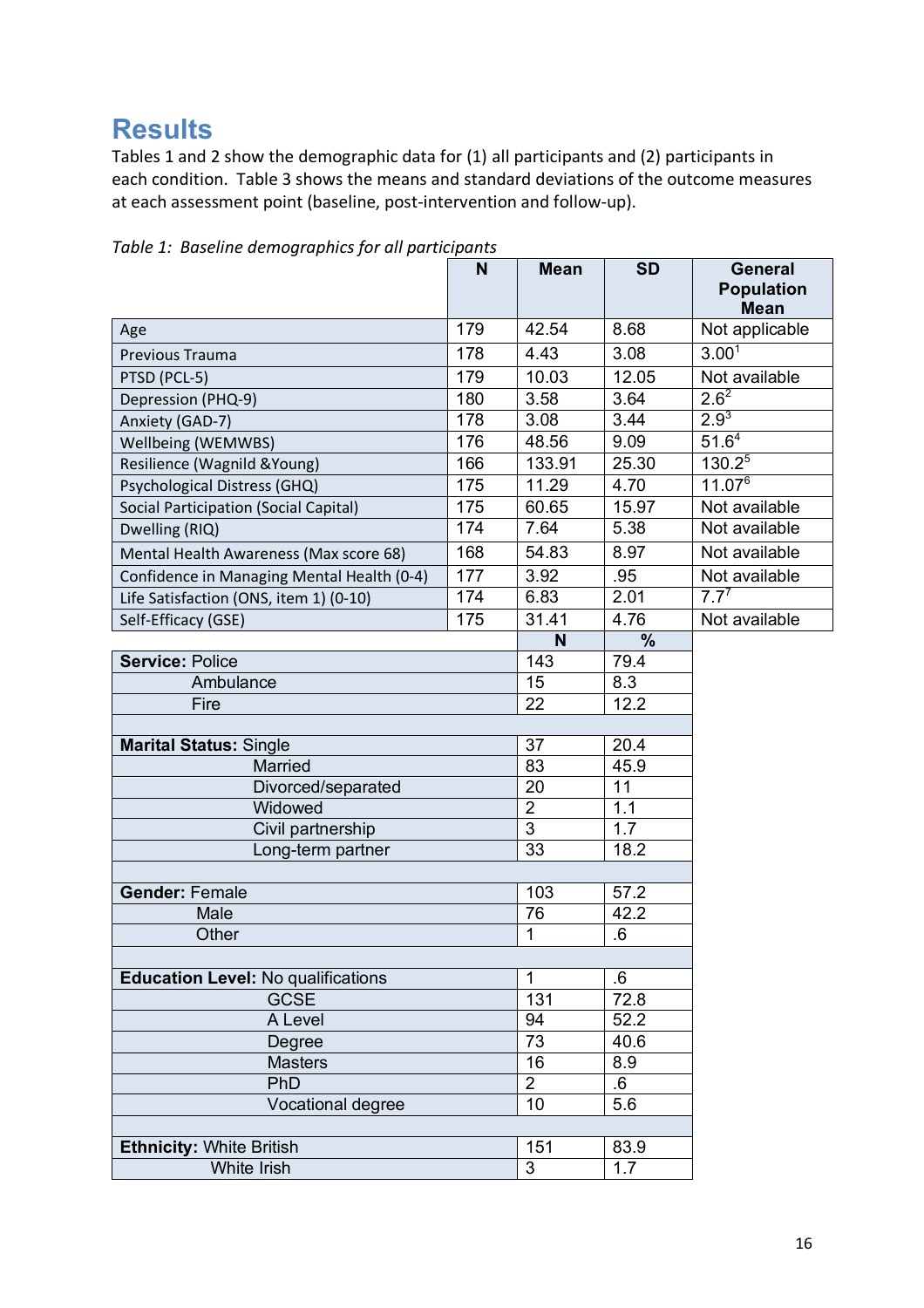| Eastern European         |   | .6  |
|--------------------------|---|-----|
| Another White Background |   | 2.2 |
| African                  |   | .6  |
| Caribbean                | 5 | 2.8 |
| Another Black Background |   | .6  |
| Chinese                  |   | .6  |
| Pakistani                |   | .6  |
| White & Asian            | 2 | 11  |
| White & Black Caribbean  |   | .6  |
| Another Mixed Background |   | 2.2 |
| Another Background       | 3 |     |

### *Population means obtained from:*

<sup>1</sup>Kilpatrick, D. G., Resnick, H. S., Milanak, M. E., Miller, M. W., Keyes, K. M., & Friedman, M. J. (2013). National estimates of exposure to traumatic events and PTSD prevalence using DSM-IV and DSM-5 criteria. *Journal of traumatic stress*, *26*(5), 537-547.

<sup>2</sup> Kocalevent, R.D., Hinz, A., & Brähler, E. (2013). Standardization of the depression screener Patient Health Questionnaire (PHQ-9) in the general population. *General Hospital Psychiatry 35*, 551-555.

 $^3$ Löwe, B., Decker, O., Müller, S., Brähler, E., Scellberg, D., Herzog, W., & Herzberg, P.Y. (2008). Validation and Standarization of the Generalized Anxiety Disorder Screener (GAD-7) in the General Population. *Medical Care,* 46(3), 266-274.

4 Fuller E, Mindell J, Prior G (eds) (2016) Health Survey for England 2015, London: NHS Digital.

<sup>5</sup>The Resilience Center's website (<u>http://www.resiliencecenter.com/resilience-scale/)</u>

6 Booker, C.L., & Sacker, A. Health over the life course: Associations between age, employment status and well-being. *Understanding Society: Early findings from the first wave of the UK's household longitudinal study*. Available from:

https://www.understandingsociety.ac.uk/d/33/9\_Early\_findings\_Chapter\_9.pdf

<sup>7</sup>Statistical bulletin: Personal well-being in the UK: July 2016 to June 2017. Office for National Statistics.

https://www.ons.gov.uk/peoplepopulationandcommunity/wellbeing/bulletins/measuringnationalw ellbeing/july2016tojune2017

We collected data on type of service (i.e., police, ambulance, fire, search and rescue), length of service, and whether or not participants worked full or part-time. Unfortunately we did not collect data on the specific roles participants held within their services. Of the participants who were interviewed by the New Economics Foundation (NEF) who had received the mixed format intervention (62.5%) or the online intervention (37.5%), 50% were in support roles, and 50% were frontline staff, with 31% in full operational duty and 18.75% on light duties/temporary support. These data may reflect the distribution of roles within the wider sample although we cannot say with certainty.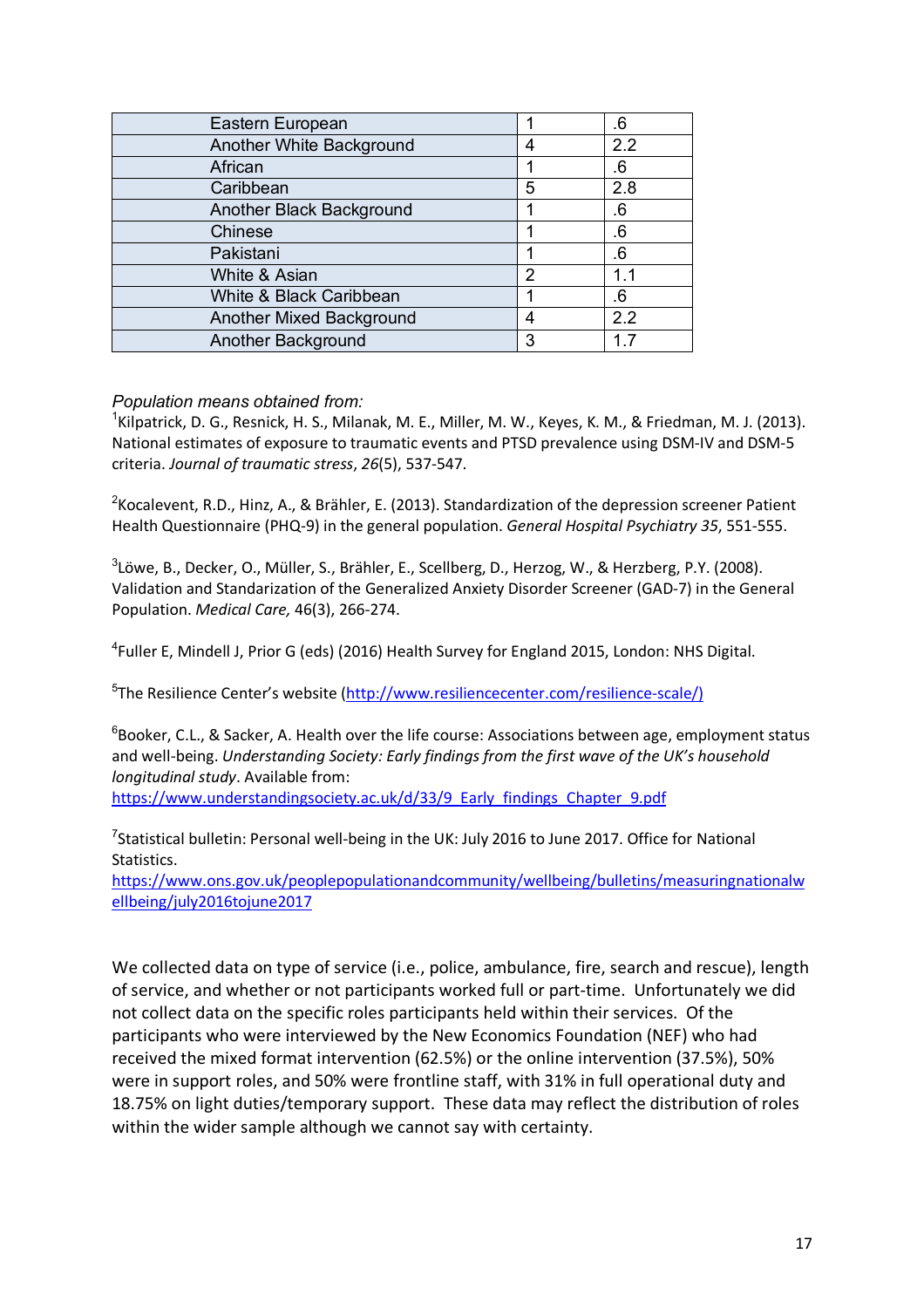The majority of participants worked full-time. Please see the table below for a breakdown of employment type.

|           | Frequency | Percentage |
|-----------|-----------|------------|
| Full-time | 160       | 89%        |
| Part-time | 14        | 7.8%       |
| Volunteer |           | 2.7%       |
| Other     |           |            |

Years of service ranged from 1 to 37 years, with a mean of 15.68 years (SD=8.96).

*Table 2: Baseline demographic data for participants in each condition*

|                                                      | <b>Mixed Format</b> |        | Online    |                |        | Wait      |                |        |             |
|------------------------------------------------------|---------------------|--------|-----------|----------------|--------|-----------|----------------|--------|-------------|
|                                                      | $\mathsf{N}$        | Mean   | <b>SD</b> | N              | Mean   | <b>SD</b> | N              | Mean   | <b>SD</b>   |
| Age                                                  | 60                  | 42.57  | 8.0       | 59             | 42.95  | 8.31      | 60             | 42.12  | 9.76        |
| Previous trauma                                      | 58                  | 4.41   | 3.13      | 60             | 4.30   | 3.07      | 60             | 4.58   | 3.12        |
| PTSD (PCL-5)                                         | 60                  | 10.52  | 11.10     | 60             | 10.67  | 13.41     | 59             | 8.90   | 11.63       |
| Depression (PHQ-9)                                   | 60                  | 4.07   | 3.41      | 60             | 3.22   | 4.14      | 60             | 3.47   | 3.32        |
| Anxiety (GAD7)                                       | 58                  | 3.17   | 3.01      | 60             | 2.77   | 3.41      | 60             | 3.30   | 3.86        |
| Wellbeing (WEBMWBS)                                  | 58                  | 47.78  | 9.25      | 59             | 48.39  | 9.37      | 59             | 49.51  | 8.72        |
| Resilience (Wagnild & Young)                         | 56                  | 131.11 | 26.55     | 54             | 134.00 | 27.47     | 56             | 136.63 | 21.74       |
| Psychological distress (GHQ)                         | 58                  | 11.78  | 4.56      | 58             | 11.26  | 5.00      | 59             | 10.85  | 4.57        |
| Social participation (Social capital)                | 58                  | 59.02  | 18.15     | 58             | 60.53  | 15.19     | 59             | 62.36  | 14.45       |
| <b>Dwelling</b>                                      | 57                  | 8.19   | 5.59      | 58             | 7.78   | 5.53      | 59             | 6.98   | 5.05        |
| Mental Health Awareness (Max score<br>68)            | 55                  | 54.49  | 8.51      | 57             | 55.25  | 9.71      | 56             | 54.73  | 8.76        |
| <b>Confidence in Managing Mental</b><br>Health (0-4) | 58                  | 3.76   | .92       | 59             | 3.97   | 1.02      | 60             | 4.03   | .90         |
| Life Satisfaction (ONS, item 1) (0-10)               | 58                  | 6.62   | 1.81      | 57             | 6.77   | 2.18      | 59             | 7.10   | 2.02        |
| Number of years of education                         | 51                  | 16.98  | 6.86      | 56             | 14.38  | 4.17      | 56             | 16.59  | 6.98        |
|                                                      | $\mathsf{N}$        |        | %         | N              |        | %         |                | N      | %           |
| Service: Police                                      | 48                  |        | 80        | 48             |        | 80        | 46             |        | 78.0        |
| Ambulance                                            | $\overline{7}$      |        | 11.7      | $\overline{2}$ |        | 3.3       | 6              |        | 10.2        |
| Fire                                                 | 5                   |        | 8.3       | 10             |        | 16.7      | $\overline{7}$ |        | 11.8        |
|                                                      |                     |        |           |                |        |           |                |        |             |
| <b>Marital Status: Single</b>                        | 15                  |        | 25        | 14             |        | 23.3      | 8              |        | 13.3        |
| Married                                              | 25                  |        | 41.7      | 24             |        | 40        | 34             |        | 56.7        |
| Divorced/separated                                   | 6                   |        | 10        | 8              |        | 13.3      | 6              |        | 10          |
| Widowed                                              | $\mathbf{1}$        |        | 1.7       | $\mathbf{1}$   |        | 1.7       | $\mathbf 0$    |        | $\mathbf 0$ |
| Civil partnership                                    | $\overline{2}$      |        | 15.0      | $\mathbf{1}$   |        | 1.7       | $\mathbf 0$    |        | $\mathbf 0$ |
| Long-term partner                                    | 9                   |        | 3.3       | 12             |        | 20        | 12             |        | 20          |
|                                                      |                     |        |           |                |        |           |                |        |             |
| <b>Gender: Female</b>                                | 35                  |        | 58.3      | 34             |        | 56.7      | 34             |        | 56.7        |
| Male                                                 | 24                  |        | 40        | 26             |        | 43.4      | 26             |        | 43.3        |
| Other                                                | $\mathbf{1}$        |        | 1.7       | $\mathbf 0$    |        | 0         | $\mathbf 0$    |        | $\pmb{0}$   |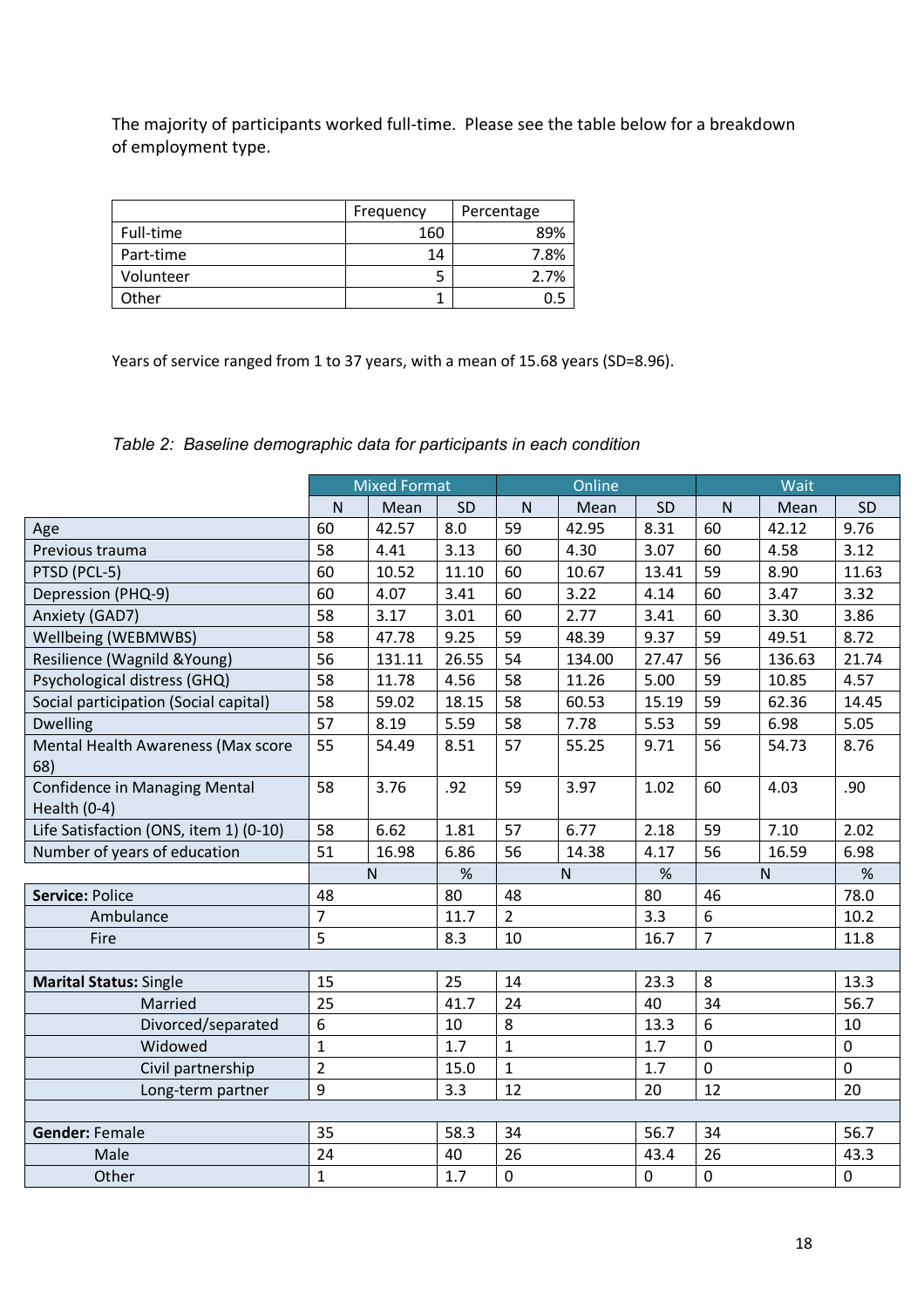| <b>Education Level: No qualifications</b> | 0            | $\mathbf{0}$ | $\mathbf{1}$   | 1.7  | 0              | $\mathbf 0$ |
|-------------------------------------------|--------------|--------------|----------------|------|----------------|-------------|
| <b>GCSE</b>                               | 44           | 73.3         | 44             | 73.3 | 43             | 71.7        |
| A Level                                   | 33           | 55           | 29             | 48.3 | 32             | 53.3        |
| Degree                                    | 32           | 53.3         | 15             | 25   | 26             | 43.3        |
| <b>Masters</b>                            | 5            | 8.3          | 5              | 8.3  | 6              | 10          |
| PhD                                       | $\mathbf{1}$ | 1.7          | $\mathbf 0$    | 0    | 0              | $\mathbf 0$ |
| Vocational degree                         | 5            | 8.3          | 3              | 5    | $\overline{2}$ | 3.3         |
| <b>Ethnicity: White British</b>           | 49           | 81.7         | 50             | 83.3 | 52             | 86.7        |
| White Irish                               | 1            | 1.7          | 1              | 1.7  | $\mathbf{1}$   | 1.7         |
| Eastern European                          | $\mathbf 0$  | $\mathbf 0$  | $\mathbf{1}$   | 1.7  | 0              | $\mathbf 0$ |
| Another White Background                  | $\mathbf 0$  | 0            | $\overline{2}$ | 3.3  | $\overline{2}$ | 3.3         |
| African                                   | $\mathbf{0}$ | $\mathbf 0$  | $\mathbf{1}$   | 1.7  | 0              | $\mathbf 0$ |
| Caribbean                                 | $\mathbf{1}$ | 1.7          | 3              | 5    | $\mathbf 1$    | 1.7         |
| Another Black Background                  | 0            | 0            | $\mathbf{1}$   | 1.7  | 0              | $\mathbf 0$ |
| Chinese                                   | $\mathbf 0$  | $\mathbf 0$  | $\mathbf 0$    | 0    | $\mathbf 1$    | 1.7         |
| Pakistani                                 | $\mathbf{1}$ | 1.7          | $\mathbf 0$    | 0    | 0              | 0           |
| White & Asian                             | 1            | 1.7          | $\mathbf{1}$   | 1.7  | 0              | 0           |
| White & Black Caribbean                   | $\mathbf{1}$ | 1.7          | $\mathbf 0$    | 0    | 0              | 0           |
| Another Mixed Background                  | $\mathbf{1}$ | 1.7          | $\mathbf 0$    | 0    | 3              | 5           |
| Another Background                        | 3            | 5            | $\Omega$       | 0    | 0              | 0           |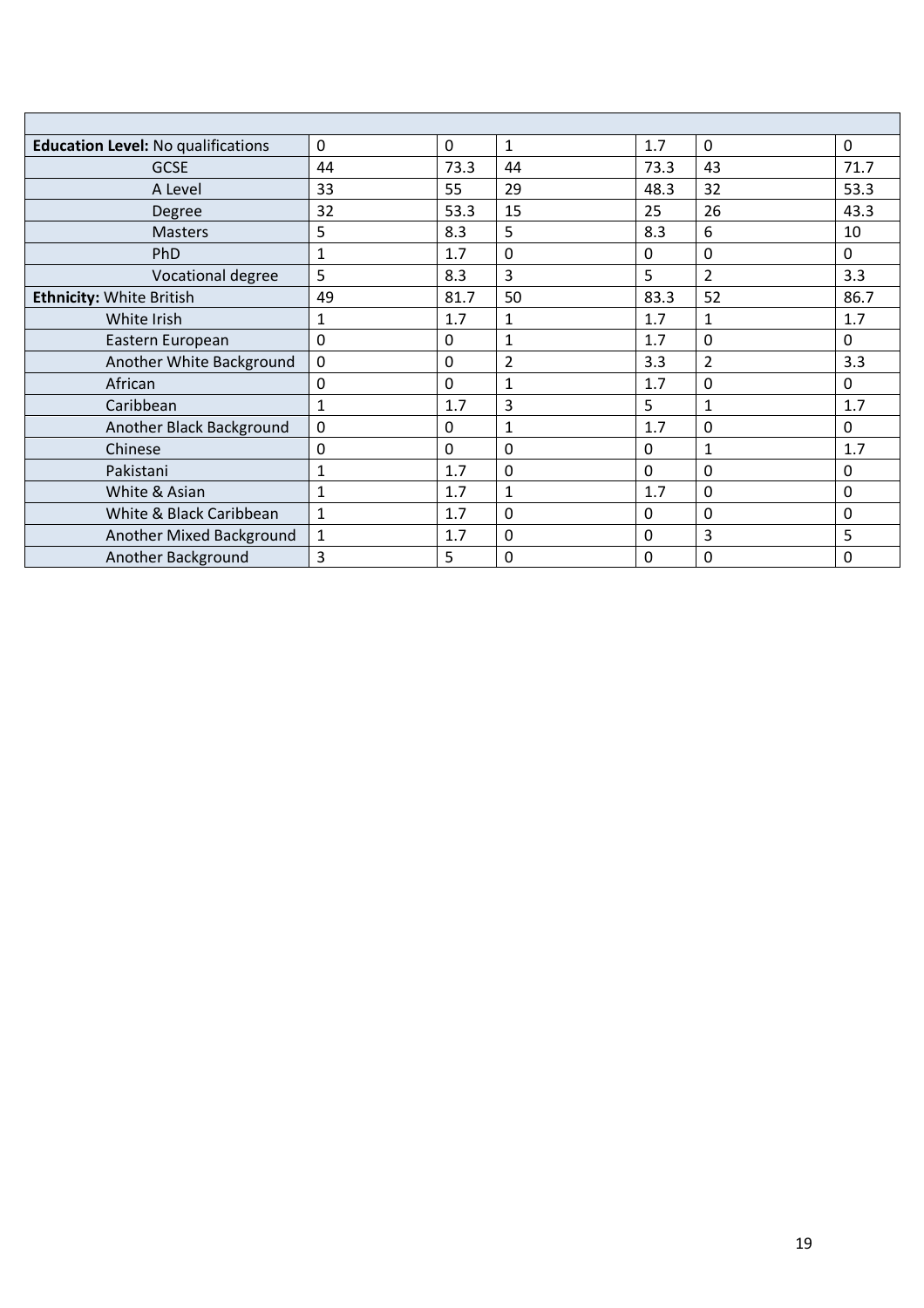### *Table 3: Means and Standard Deviations of outcome measures at baseline, post-intervention and follow-up*

|                                        | <b>Mixed Format</b> |         |           |         | <b>Online</b> |           | <b>Wait</b> |         |           |
|----------------------------------------|---------------------|---------|-----------|---------|---------------|-----------|-------------|---------|-----------|
| <b>Measure</b>                         | Pre                 | Post    | Follow-up | Pre     | Post          | Follow-up | Pre         | Post    | Follow-up |
|                                        | Mean                | Mean    | Mean      | Mean    | Mean          | Mean      | Mean        | Mean    | Mean      |
|                                        | (SD)                | (SD)    | (SD)      | (SD)    | (SD)          | (SD)      | (SD)        | (SD)    | (SD)      |
| Wellbeing (WEMWBS)                     | 47.23               | 48.25   | 50.27     | 49.32   | 49.00         | 47.08     | 50.70       | 48.61   | 48.91     |
|                                        | (10.10)             | (9.02)  | (8.47)    | (8.92)  | (9.87)        | (10.80)   | (8.45)      | (9.54)  | (10.15)   |
| Resilience (Wagnild)                   | 130.68              | 134.36  | 139.81    | 138.02  | 132.89        | 133.68    | 138.82      | 135.80  | 135.93    |
|                                        | (26.44)             | (18.69) | (19.66)   | (24.07) | (24.22)       | (28.76)   | (22.25)     | (22.08) | (24.99)   |
| Psychological distress (GHQ-12)        | 11.61               | 9.64    | 9.98      | 10.54   | 11.24         | 12.00     | 9.95        | 11.91   | 11.43     |
|                                        | (4.57)              | (5.82)  | (5.68)    | (4.68)  | (5.27)        | (7.29)    | (4.31)      | (5.62)  | (5.58)    |
| Social Participation                   | 59.80               | 61.76   | 61.76     | 61.50   | 58.32         | 54.07     | 64.78       | 60.80   | 62.69     |
|                                        | (18.20)             | (15.63) | (17.04)   | (15.06) | (16.64)       | (17.09)   | (12.43)     | (15.13) | (16.99)   |
| Rumination (RIQ)                       | 8.40                | 7.31    | 7.37      | 7.10    | 7.80          | 7.57      | 6.49        | 6.84    | 6.82      |
|                                        | (5.44)              | (4.62)  | (4.67)    | (5.03)  | (5.69)        | (5.10)    | (4.69)      | (5.30)  | (4.39)    |
| <b>Mental Health Awareness</b>         | 54.47               | 56.20   | 58.24     | 56.10   | 55.27         | 56.87     | 55.38       | 54.13   | 56.72     |
|                                        | (9.00)              | (6.46)  | (6.57)    | (8.54)  | (7.34)        | (9.36)    | (8.85)      | (8.27)  | (8.51)    |
| Confidence Mental Health (CMH)         | 3.89                | 3.98    | 4.18      | 4.20    | 4.03          | 3.93      | 4.11        | 4.04    | 4.00      |
|                                        | (0.89)              | (0.66)  | (0.81)    | (0.79)  | (0.80)        | (0.80)    | (0.89)      | (0.77)  | (0.91)    |
| Self-Efficacy (GSE)                    | 31.71               | 31.11   | 31.41     | 31.63   | 32.27         | 32.00     | 32.59       | 33.11   | 32.04     |
|                                        | (3.76)              | (3.29)  | (3.78)    | (3.50)  | (4.12)        | (5.17)    | (4.39)      | (4.15)  | (4.66)    |
| Attributions Questionnaire (AQ)        | 11.33               | 11.74   | 11.65     | 8.40    | 9.90          | 10.35     | 8.54        | 8.89    | 9.41      |
|                                        | (7.49)              | (7.81)  | (8.20)    | (7.07)  | (8.23)        | (8.96)    | (6.18)      | (7.49)  | (7.20)    |
| Wishful thinking                       | 7.41                | 7.30    | 6.98      | 6.98    | 6.95          | 7.12      | 6.65        | 6.87    | 6.80      |
|                                        | (2.41)              | (2.33)  | (2.34)    | (2.01)  | (2.24)        | (2.21)    | (2.19)      | (2.17)  | (2.25)    |
| Vigorous Physical Activity (# of days) | 2.09                | 1.72    | 2.32      | 2.75    | 2.75          | 2.85      | 1.89        | 1.74    | 2.33      |
|                                        | (1.93)              | (1.72)  | (1.96)    | (2.35)  | (2.43)        | (2.35)    | (1.82)      | (1.71)  | (1.96)    |
| Moderate Physical Activity (# of days) | 2.61                | 2.72    | 3.07      | 3.58    | 3.05          | 3.65      | 3.59        | 2.98    | 3.11      |
|                                        | (2.09)              | (2.13)  | (2.29)    | (2.44)  | (2.48)        | (2.47)    | (2.44)      | (2.44)  | (2.07)    |
| <b>Mindful Attention</b>               | 59.02               | 56.74   | 58.93     | 64.85   | 62.43         | 62.20     | 63.15       | 61.95   | 62.33     |
|                                        | (12.82)             | (10.97) | (13.02)   | (12.51) | (12.77)       | (13.91)   | (14.85)     | (16.15) | (15.15)   |
| Life satisfaction (ONS, item 1)        | 6.70                | 7.13    | 7.46      | 6.88    | 7.07          | 6.93      | 7.23        | 7.15    | 7.55      |
|                                        | (1.90)              | (1.66)  | (1.28)    | (2.13)  | (2.04)        | (2.17)    | (2.07)      | (1.97)  | (1.82)    |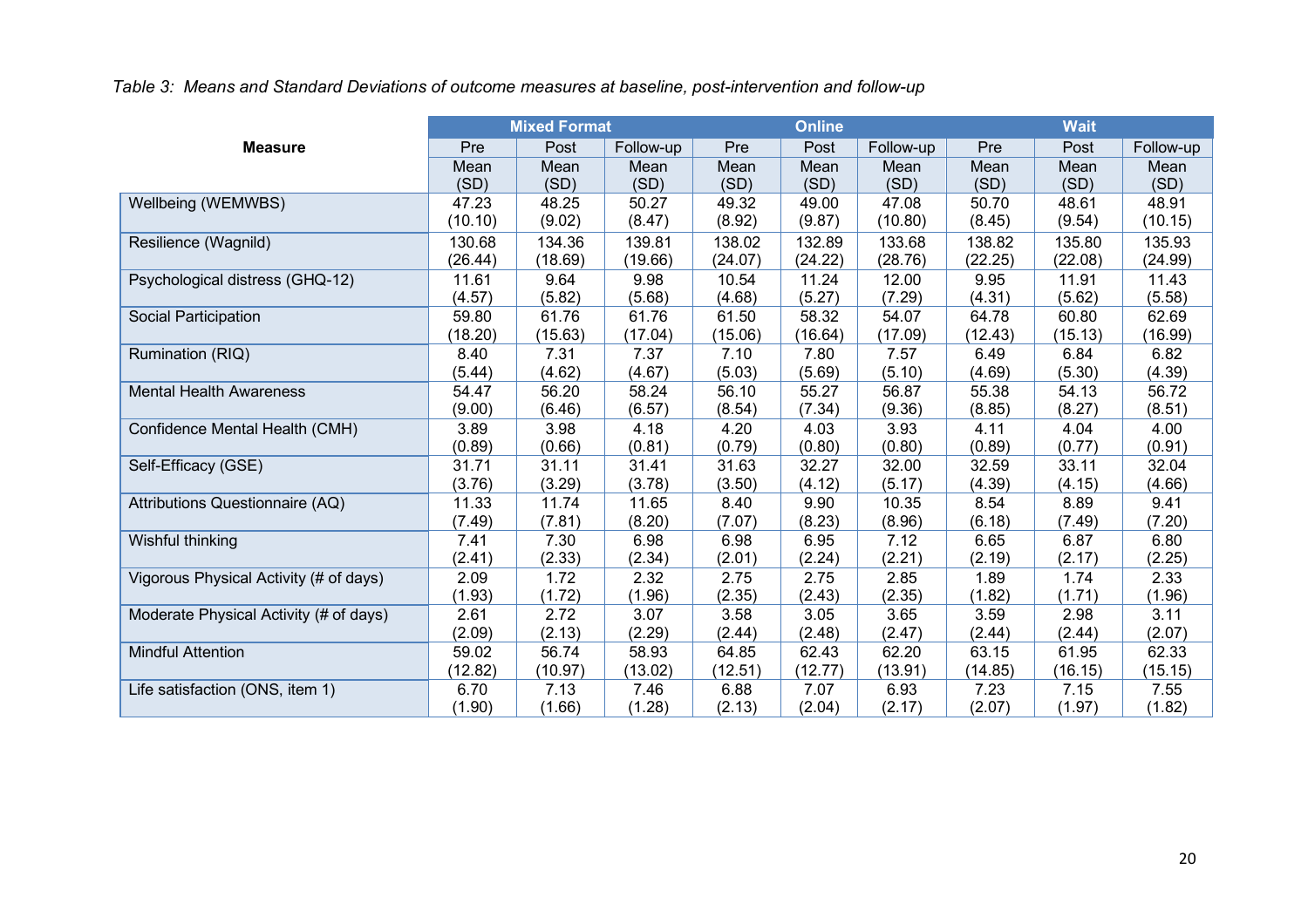### **Demographic and Baseline Differences**

There were no significant differences on demographic variables (age, previous trauma, number of years of education, service, marital status, gender, ethnicity) and baseline measures between participants receiving the mixed format, online or wait conditions.

### **Attendance to Sessions/ Modules completed**

Participants in the mixed format group attended a mean number of 2.48 sessions (SD=1.62) and completed a mean number of 3.38 (SD=1.25) modules. Participants in the online condition completed a mean number of 3.70 (SD=0.74) modules. There were no significant differences between the conditions in the number of modules completed.

### **Mixed Format and Online Interventions How helpful were the modules?**

After completing each module, participants rated out of 100% how valuable they found the module. For the mixed format intervention, the highest mean rating was 79.83 (SD=13.26) for Module 2 on habits and dwelling. The lowest mean rating was 70.63 (SD=20.12) for Module 1 on attention. For the online intervention, the highest mean rating was 76.02 (SD=20.07) for Module 3 on Anger, PTSD and Depression. The lowest mean rating was 69.72 (SD=22.60) for Module 2 on Sleep.

Charts 3 and 4 show the mean ratings for each module for the two interventions.

Chart 3: Mixed format intervention: Mean ratings for the modules

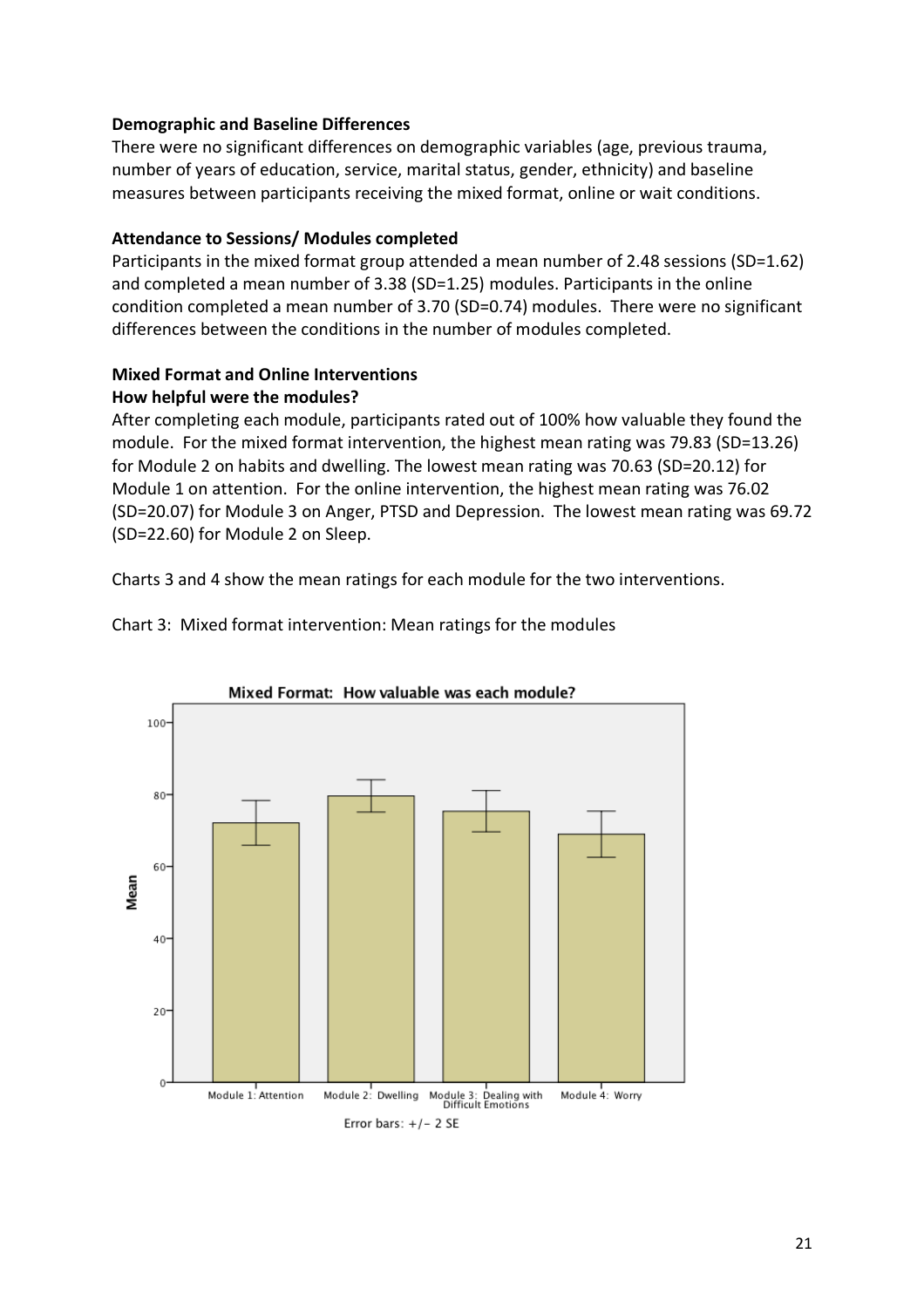

Chart 4: Online intervention: Mean ratings for the modules

Participants in the mixed format condition were also asked to rate how valuable they found the whole course, the modules overall and the groups overall. The mean rating for the whole course was 78.82% (SD 17.96). For the modules, it was 74.77% (21.32) and for the groups, the mean rating was 77.52% (23.82).

## **Mixed Format Intervention: Group Component**

### **Adherence to protocol**

Six audio-recordings of group sessions were randomly selected from the courses that were offered from November 2016 to May 2017. Adherence to protocol ratings out of 100% ranged from 71.40 to 100, with a mean rating of 91.28 (SD=11.56), suggesting that the Local Mind trainers demonstrated good adherence to protocol for delivering the group component of the mixed format intervention.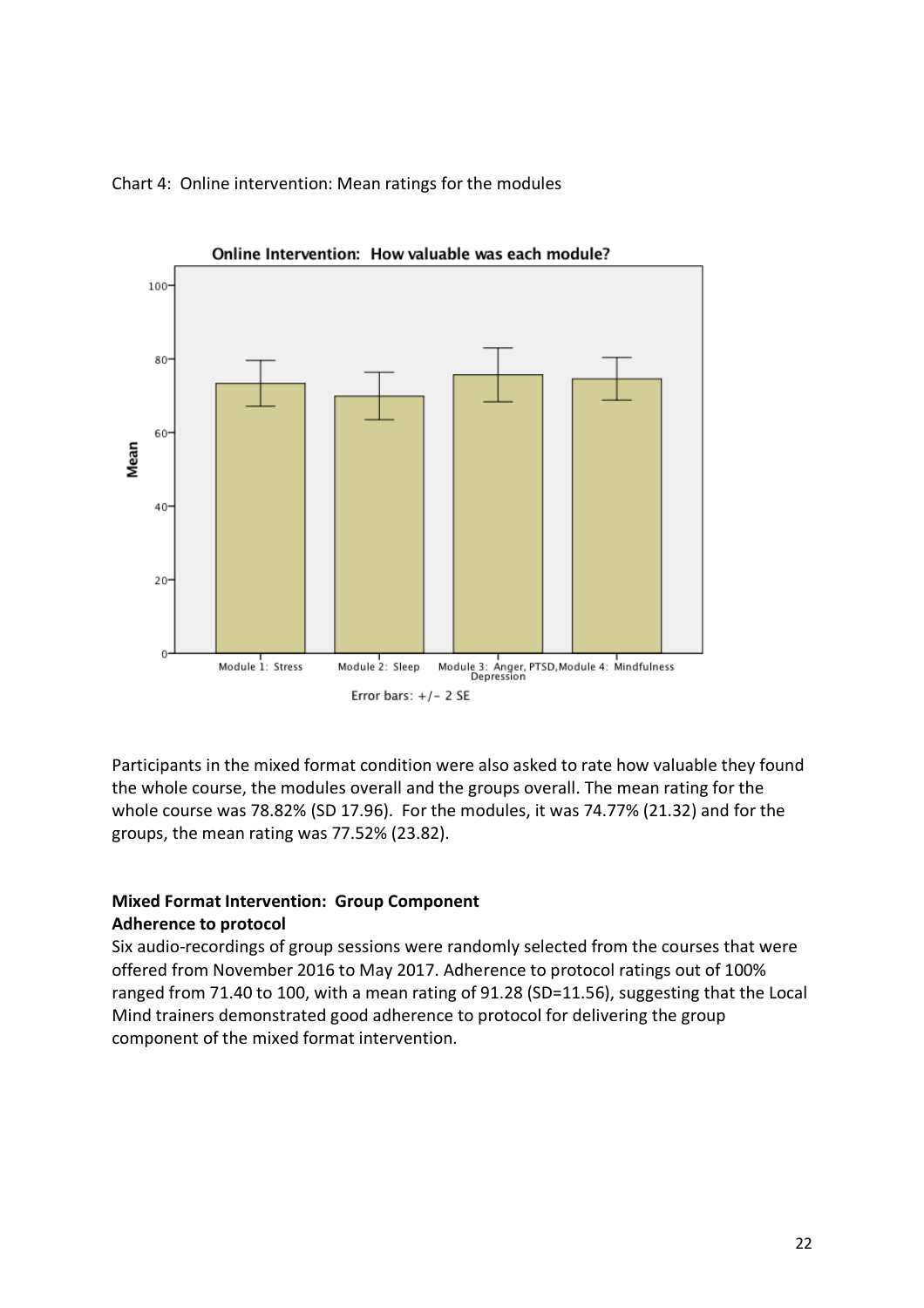### **Resilience**

A repeated measures ANOVA was conducted to assess the effects of the training. There was a significant time x condition effect, indicating that the degree to which resilience changed over time was linked to which training participants received, F(3.8, 231.47)=3.26, p<0.01.

Follow-up ANOVAs were conducted to investigate the degree of change between the training conditions at post-intervention and follow-up. Participants receiving the mixed format training showed the greatest improvements in resilience compared to the placebo and wait-list conditions at post-intervention F(2,133)=2.45, p<0.09 and at follow-up, F(2, 138)=4.65, p<0.01. The average effects achieved with the mixed format intervention on resilience were small to medium, d=0.39. See Figure 1.





### **Wellbeing**

A repeated measures ANOVA was conducted to assess the effects of the training. There was a significant time x condition effect, indicating that the degree to which wellbeing changed over time was linked to which training participants received, F(3.65, 240.72)=2.5, p<0.04.

Follow-up ANOVAs were conducted to investigate the degree of change between the training conditions at post-intervention and follow-up. Participants receiving the Mixed Format training showed the greatest improvements in wellbeing compared to the placebo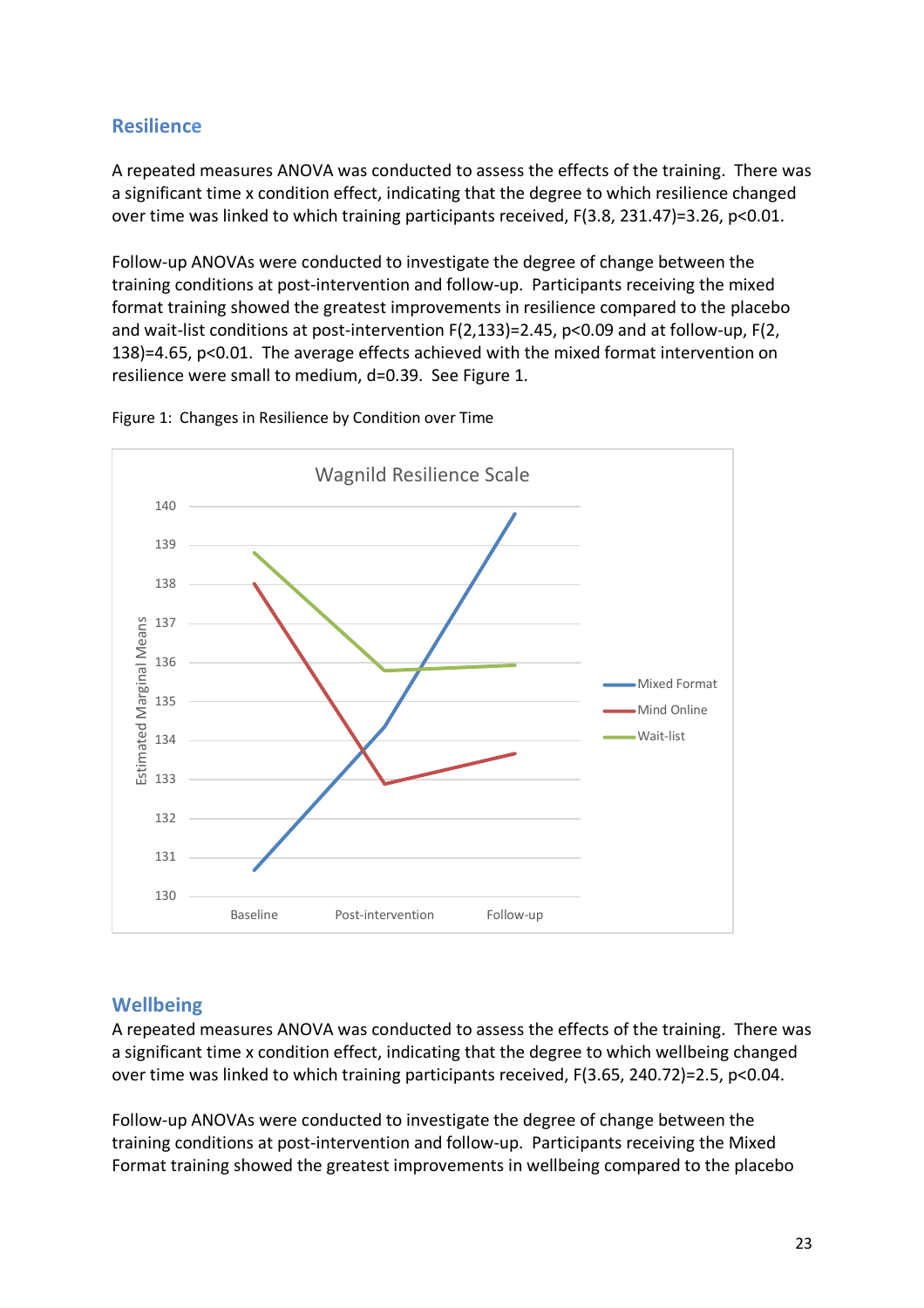and wait-list conditions at post-intervention F(2,143)=1.27, p=0.29 and significantly so at follow-up, F(2, 148)=3.10, p<0.04. The average effects achieved with the Mixed Format condition on wellbeing were small to medium, d=0.33. See Figure 2.



Figure 2: Changes in Wellbeing by Condition over Time

### **Social Capital**

Social capital was assessed with the Social Participation questionnaire (Alden & Taylor, 2011). A repeated measures ANOVA was conducted to assess the effects of the training. There was a significant time x condition effect, indicating that the degree to which social capital changed over time was linked to which training participants received, F(3.79, 250.09)=3.55, p<0.009.

Follow-up ANOVAs were conducted to investigate the degree of change between the training conditions at post-intervention and follow-up. Participants receiving the Mixed Format training showed significantly greater improvements in social capital compared to the placebo and wait-list conditions at post-intervention F(2,143)=3.30, p<0.04 and at follow-up,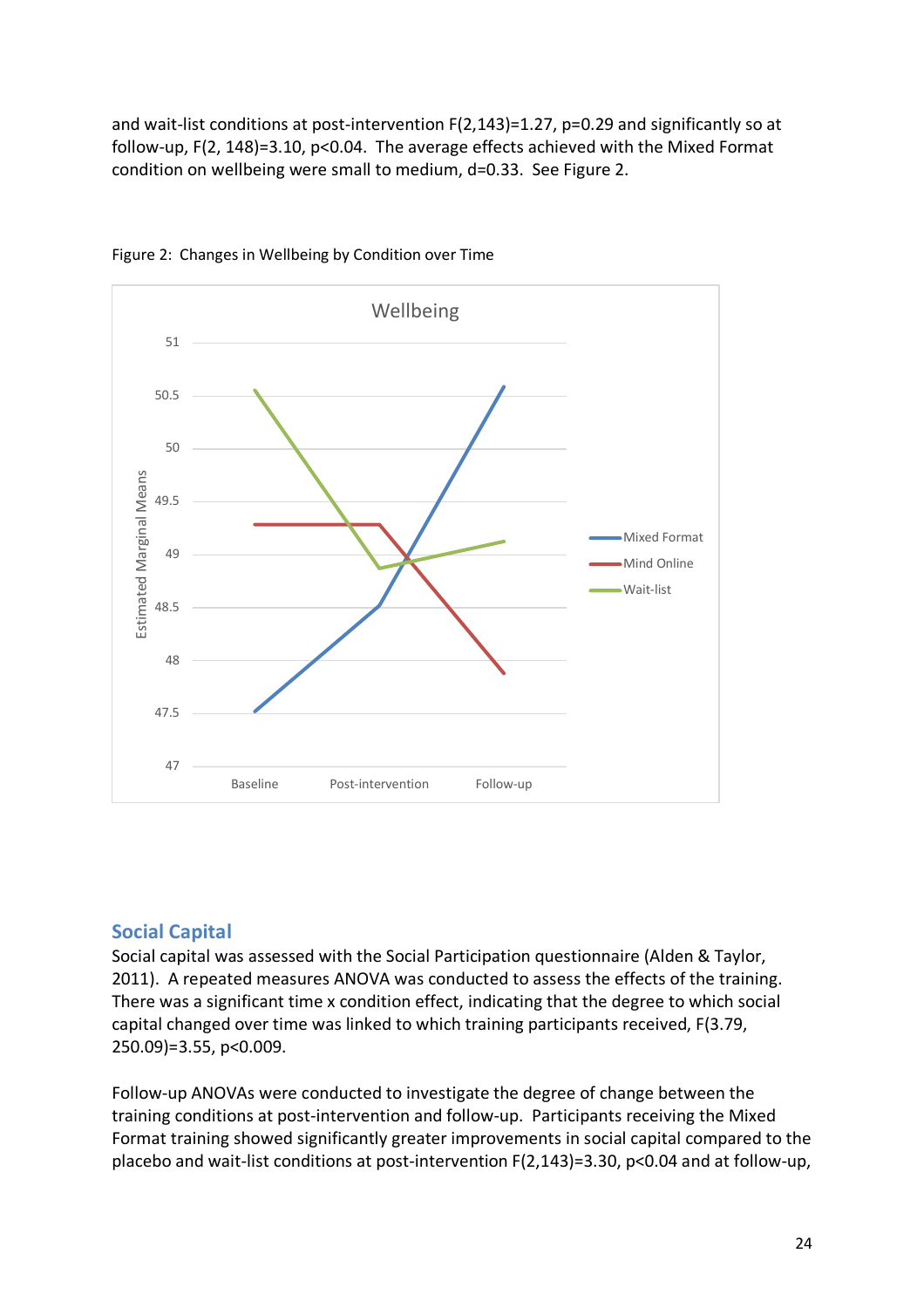F(2, 147)=4.35, p<0.02. The average effects achieved with the Mixed Format training on social capital were small, d=0.15. See Figure 3.

Figure 3: Changes in Social Capital by Condition over Time



### **Psychological Distress (General Health Questionnaire-12 item)**

A repeated measures ANOVA was conducted to assess the effects of the training. There was a significant time x condition effect, indicating that the degree to which psychological distress changed over time was linked to which training participants received, F(3.53, 233.14)=2.54, p<0.04.

Follow-up ANOVAs were conducted to investigate the degree of change between the training conditions at post-intervention and follow-up. Participants receiving the Mixed Format training showed greater improvements in social capital compared to the placebo and wait-list conditions at post-intervention F(2,147)=6.57, p<0.002 and at follow-up, F(2, 147)=2.15, p<0.12. The average effects achieved with the Mixed Format training on psychological distress were small to medium, d=0.39. See Figure 4.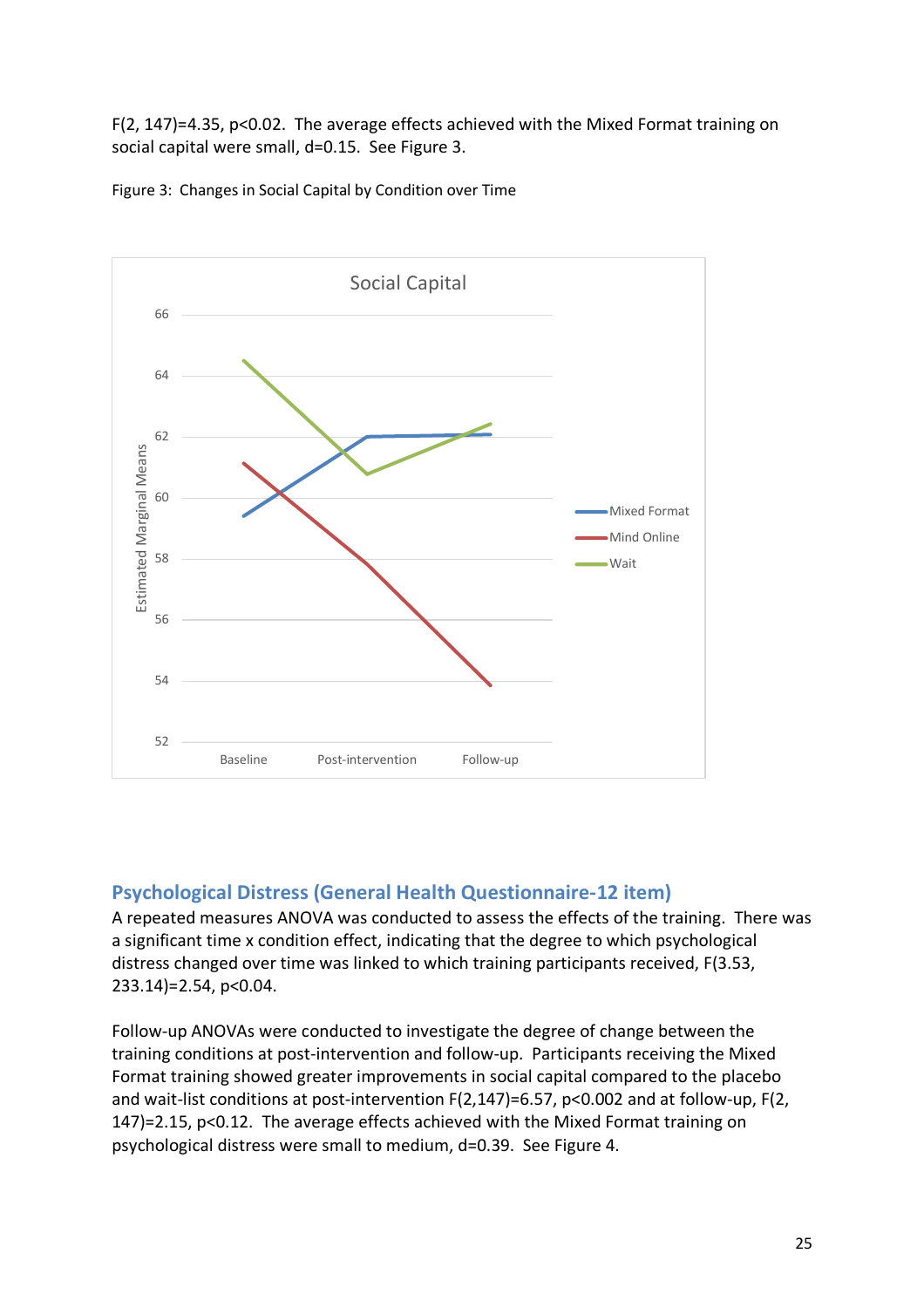

### Figure 4: Changes in Psychological Distress by Condition over Time

### **Mental Health Awareness**

A repeated measures ANOVA was conducted to assess the effects of the training. There was a trend-level time x condition effect, indicating that the degree to which mental health awareness changed over time was linked to which training participants received, F(3.77, 250.52)=1.78, p<0.13.

Follow-up ANOVAs were conducted to investigate the degree of change between the training conditions at post-intervention and follow-up. Participants receiving the Mixed Format training showed greater improvements in mental health awareness compared to the placebo and wait-list conditions at post-intervention F(2,142)=1.82, p<0.17 and significantly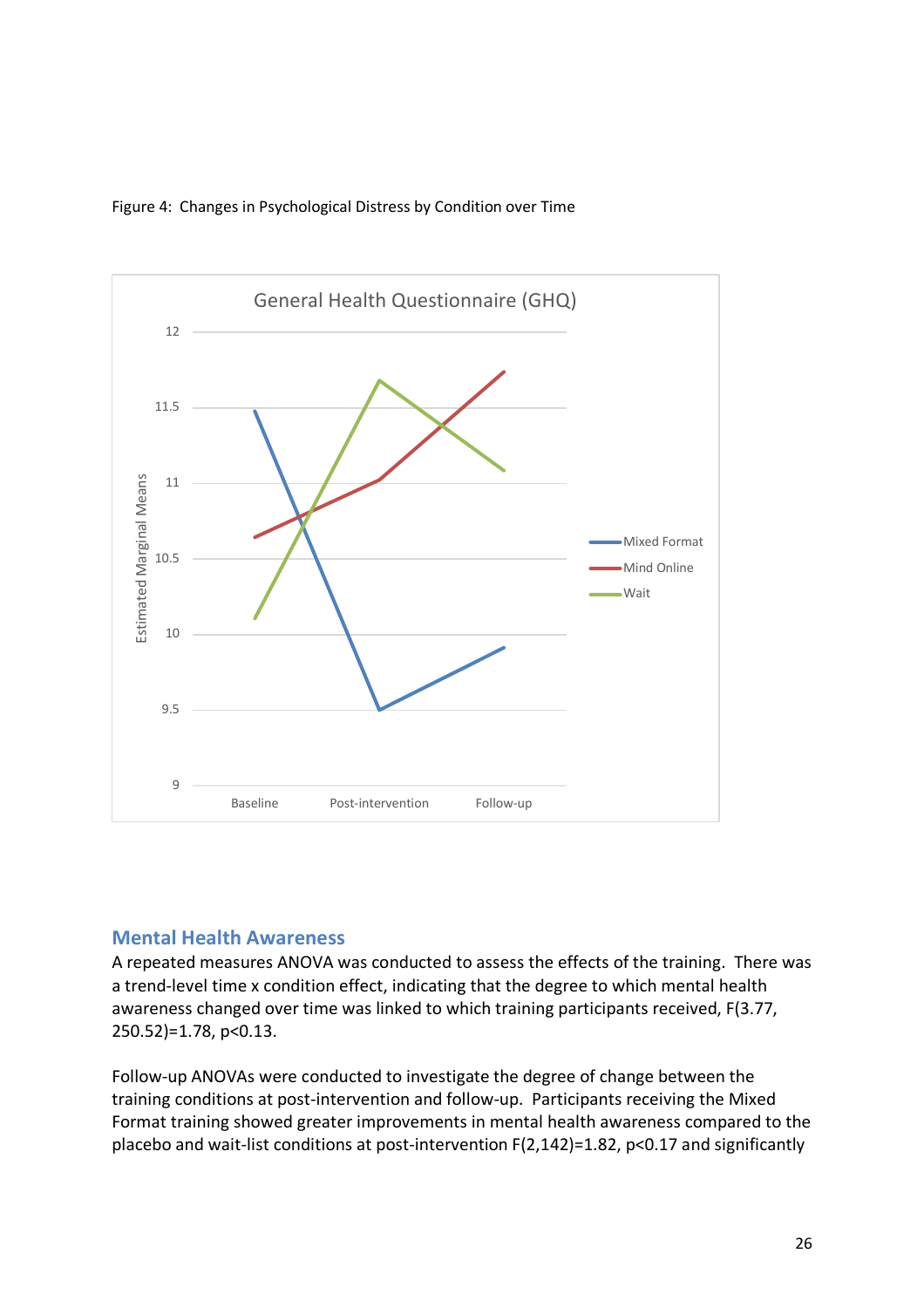so by follow-up, F(2, 144)=3.19, p<0.04. The average effects achieved with the Mixed Format training on mental health awareness were medium, d=0.48. See Figure 5.



Figure 5: Changes in Mental Health Awareness by Condition over Time

### **Confidence in Managing Mental Health**

To investigate potential changes in confidence to manage mental health, we looked at changes on the item assessing confidence in managing mental health on the Mental Health Awareness questionnaire. A repeated measures ANOVA was conducted to assess the effects of the training. There was a significant time x condition effect, indicating that the degree to which confidence in managing mental health changed over time was linked to which training participants received, F(4, 274)=2.4, p<0.05.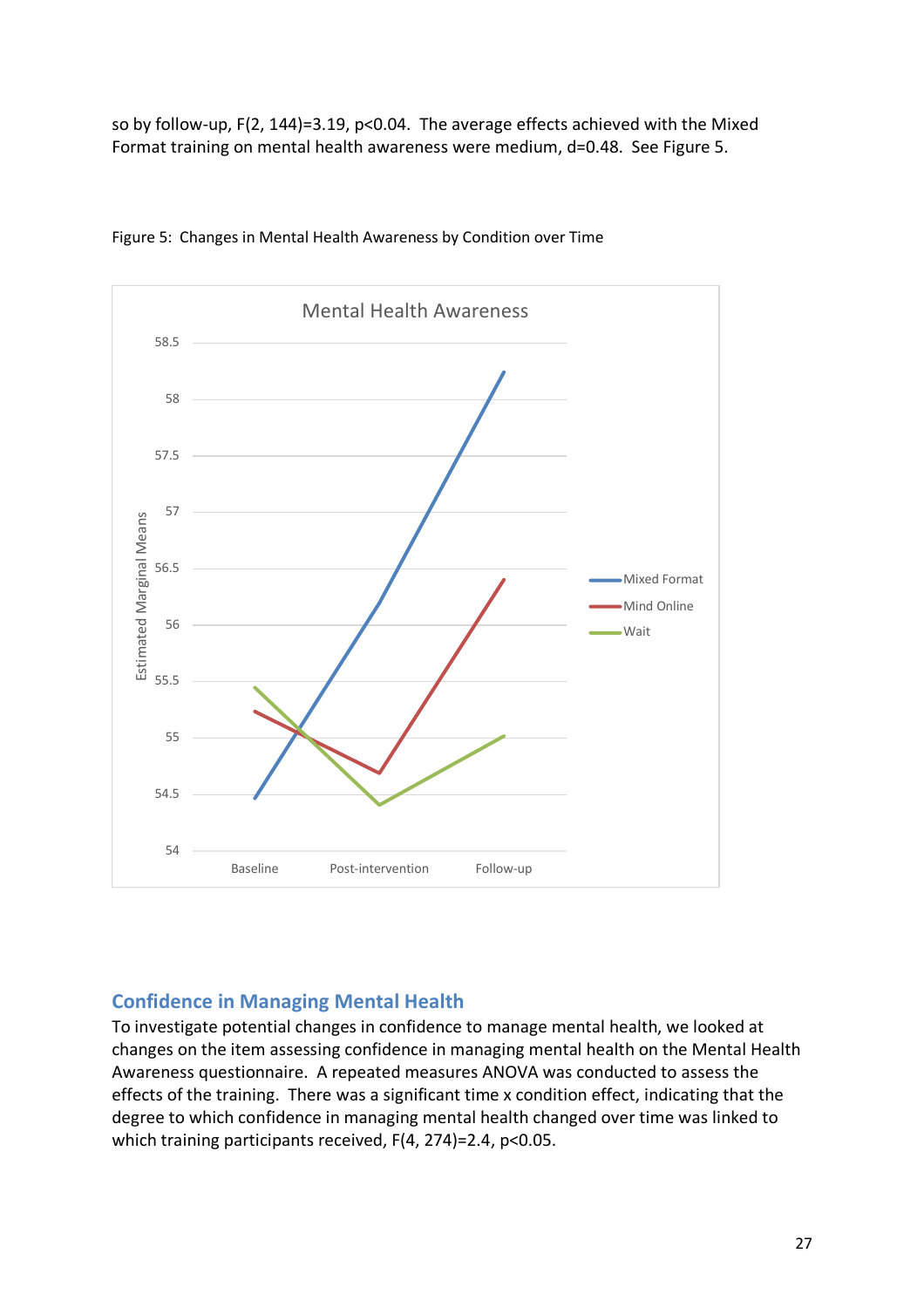Follow-up ANOVAs were conducted to investigate the degree of change between the training conditions at post-intervention and follow-up. Participants receiving the Mixed Format training showed greater improvements in mental health awareness compared to the placebo and wait-list conditions at post-intervention F(2,146)=0.43, p<0.65 and significantly so by follow-up, F(2, 151)=5.06, p<0.007. The average effects achieved with the Mixed Format training on mental health awareness were small to medium, d=0.42. See Figure 6.



Figure 6: Changes in Confidence to Manage Mental Health by Condition over Time

### **Rumination**

A repeated measures ANOVA was conducted to assess the effects of the training. There was no significant time x condition effect. However, investigation of the time x condition plot, indicated change between pre and post-intervention for all conditions. ANOVAs investigating changes revealed participants receiving the Mixed Format training showed greater improvements (trend-level) in rumination compared to the placebo and wait-list conditions at post-intervention F(2,142)=2.00, p<0.14, which were sustained at follow-up. The effect size was small, d=0.17. See Figure 7.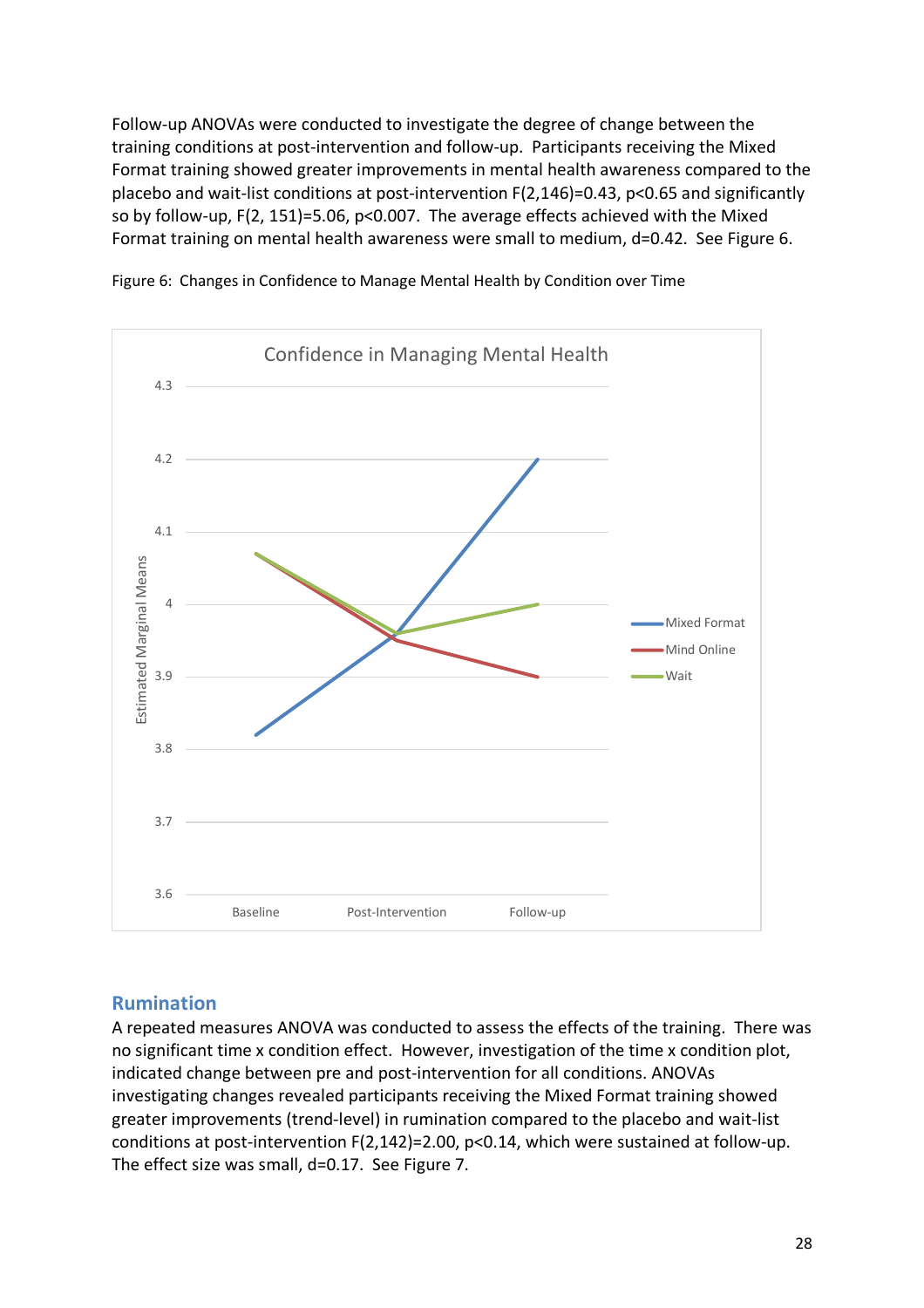

### Figure 7: Changes in Rumination by Condition over Time

### **Self-Efficacy, Depressive Attributions, Coping by Wishful Thinking, Exercise and Mindful Attention and Awareness**

Repeated measures ANOVAs revealed there were no differences in changes over time x condition which approached significance for self-efficacy, depressive attributions, coping by wishful thinking, number of days of moderate and vigorous activity and mindful attention and awareness.

### **App: Eye5**

As part of the intervention, an app was developed to offer Mixed Format participants the opportunity to continue to practise tools that they had learned during their course. The app allowed participants to add IF-THEN plans to address early warning signs for stress and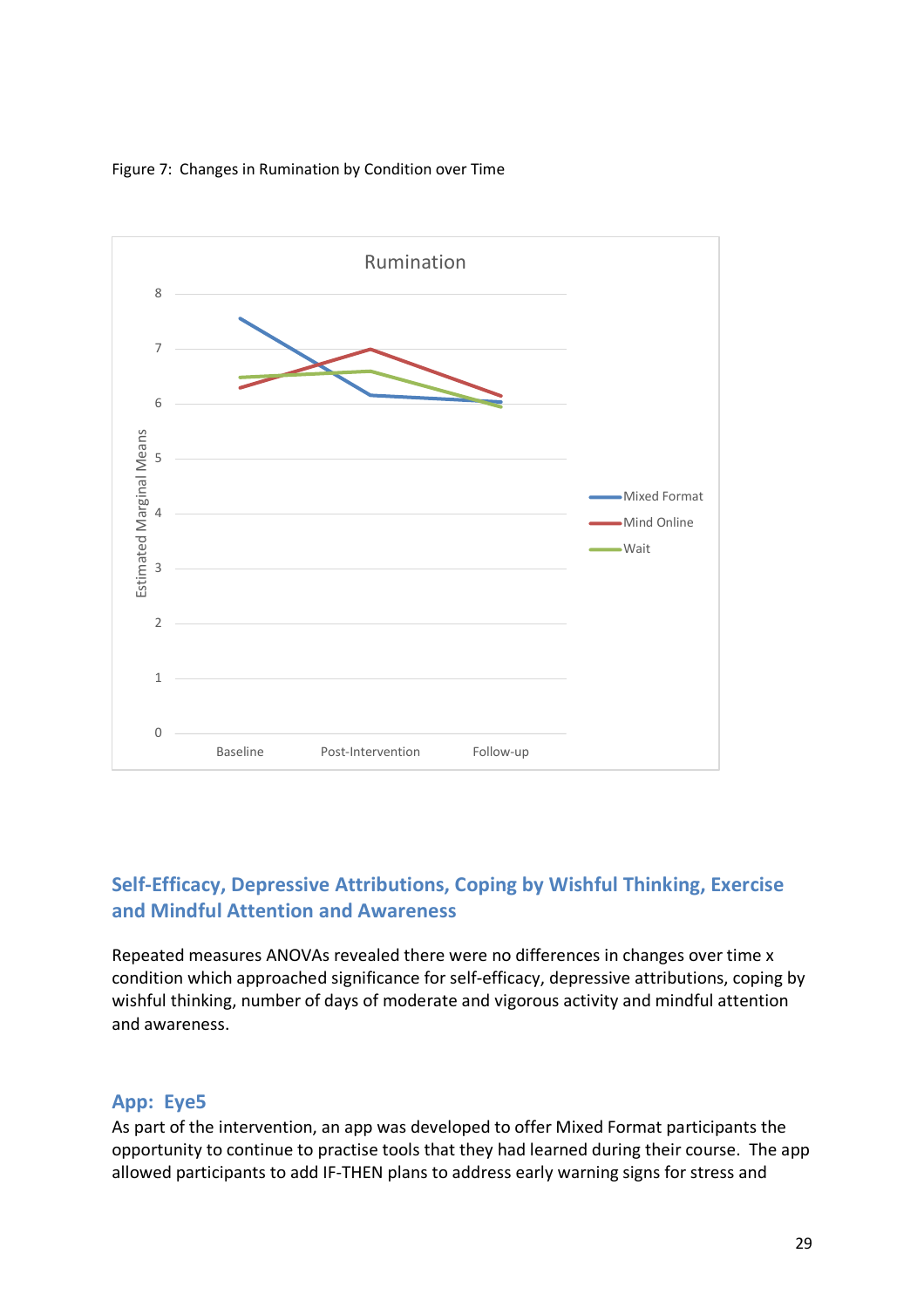dwelling as well as to log their stress levels. Key videos to help participants practise shifting their focus of attention from themselves to their environment were included as well as all the key points from all of the modules. A chat function was also included so that participants could stay in touch with each other once the course was over.

Unfortunately, the app was not fully developed until the courses were completed. Instead of being offered to participants during their course, it was offered in early follow-up. Twenty-two participants downloaded the app and nineteen of these participants (38%) had received mixed format training. The mean age of participants who downloaded the app was 40.59 years (SD=7.99).

Repeated measures ANOVAs were conducted to investigate changes in outcome measures from post-intervention to 3 month follow-up for participants who had downloaded the app. Participants who had downloaded the app were more likely at trend-level significance to continue to make improvements in rumination from post-intervention to follow-up compared to participants who had not downloaded the app,  $F(1, 5.24)=1.86$ ,  $p=0.18$ .

# **Which modules were linked to most change?**

To assess which modules were linked to the greatest changes over time for participants in the mixed format condition, we conducted bivariate correlations between module specific learning assessed on the mental health awareness questionnaire at post-intervention and changes in outcome (wellbeing, resilience, social capital, psychological distress) from pre to post intervention and from post-intervention to follow-up.

There were no significant correlations between Module 1 (It Matters What You Focus On: Attention Training) learning and outcome. Learning linked to **Module 2** (Habits & Dwelling: How to change them) was associated with greater changes in wellbeing from pre to postintervention (r=0.27, N=48, p=0.06) and greater changes in resilience (r=0.27, N=46, p=0.07) and significantly associated with greater changes in psychological distress, r=0.31, N=48, p=0.03 from pre to post-intervention. **Module 3** (Dealing with Difficult Emotions) was linked to changes in resilience from pre to post intervention, r=0.26, N=46, p=0.08. **Module 4** (Transforming Worry & Improving Performance) was linked to changes in wellbeing, r=0.27,N=48, p=0.07, and significantly associated with changes in psychological distress from pre to post intervention, r=0.33, N=48, p=0.02, and from post intervention to followup, r=0.28, N=48, p=0.05.

# **Early Predictors of Participants' Success**

To assess early predictors of success, we conducted bivariate correlations between baseline mental health variables (depression, anxiety, PTSD, depressive attributions, responses to intrusive memories and coping by wishful thinking) and outcome (wellbeing, resilience, social capital and psychological distress).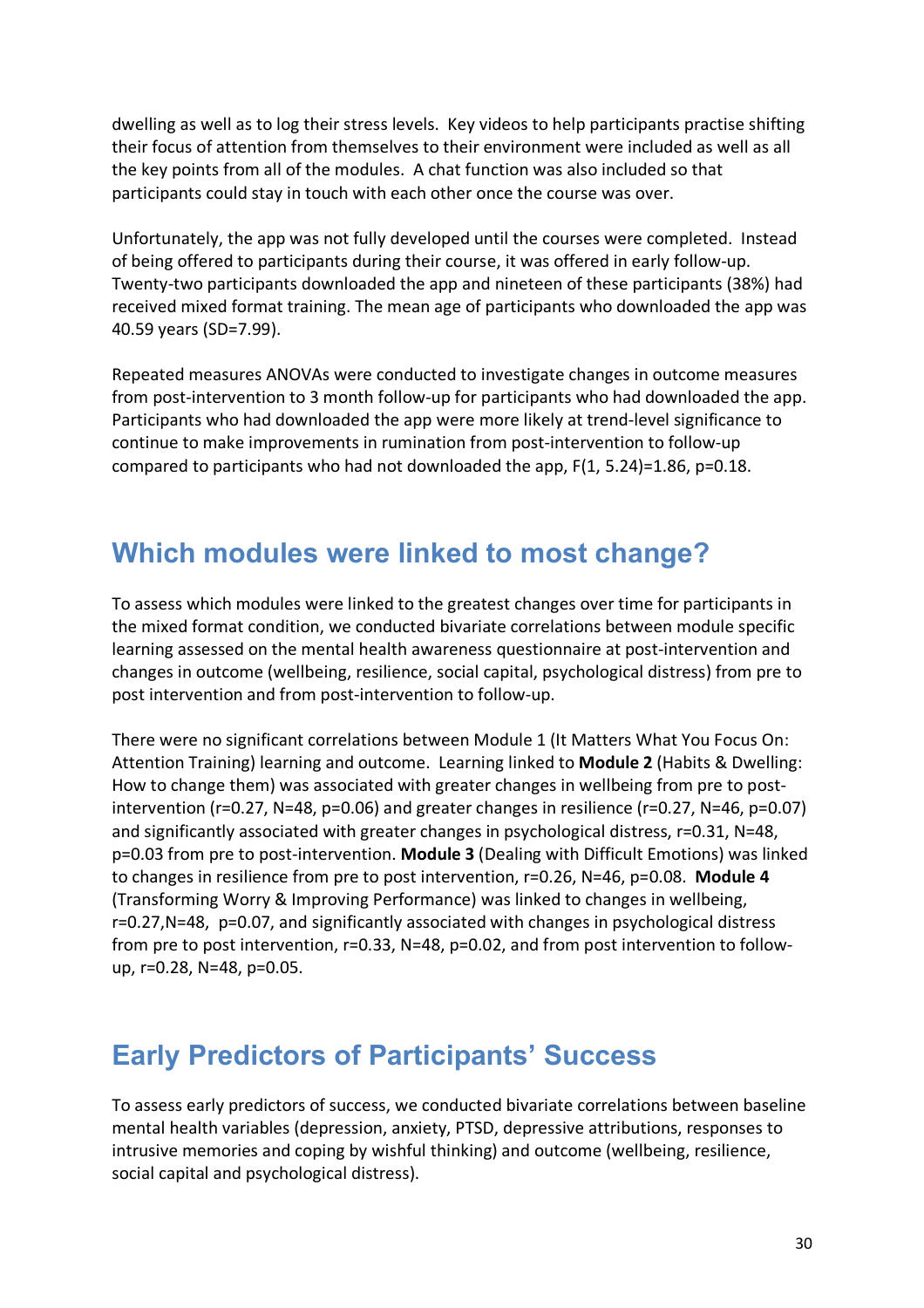### **Early Predictors of Pre-Post Change**

Greater scores on the PHQ-9 (depression) at baseline were significantly correlated with changes in wellbeing (r=0.45, N=48, p=0.001), resilience (r=0.43, N=46, p=0.003), social capital (r=0.29, N=48, p=0.05) and psychological distress (r=0.40, N=48, p=0.005).

A similar pattern emerged with baseline scores on the GAD-7 (anxiety). Greater scores on the GAD-7 (anxiety) at baseline were significantly correlated with changes in wellbeing (r=0.57, N=48, p<0.001), resilience (r=0.42, N=46, p=0.004), social capital, (r=0.31, N=48, p=0.03) and psychological distress (r=0.50, N=48, p<0.001).

Greater scores on the PTSD measure (PCL-5) at baseline were significantly correlated with changes in wellbeing ( $r=0.29$ ,  $N=48$ ,  $p=0.05$ ).

Higher scores on the measure of depressive attributions at baseline were significantly associated with changes in wellbeing (r=0.35, N=48, p=0.01) and social capital (r=0.39, N=48, p=0.007) with trend-level significance for changes in resilience (r=0.27, N=46, p=0.07). Since depressive attributions are significantly associated with the PHQ-9 (r=0.57, N=175, p<0.001), the PHQ-9 could be given in future without administering the questionnaire of depressive attributions to determine potential likelihood of success with the intervention.

Rumination identified as a typical response to memories of stressful events at baseline was significantly associated with changes in wellbeing (r=0.34, N=48, p=0.02).

When faced with a stressful situation, coping by wishful thinking (i.e., wishing it would go away or could be changed or fantasizing about how it may turn out) as a strategy to deal with the situation at baseline was significantly associated with changes in wellbeing (r=0.29, N=48, p=0.04).

We also investigated the relationship between outcome and broader factors, such as length of service and type of service. Years of service were related to change in psychological distress (r=0.23, p=0.14). Years of service were significantly related to greater change in mental health awareness with greater years in service being linked to greater change in mental health awareness (r=0.39, p=0.009).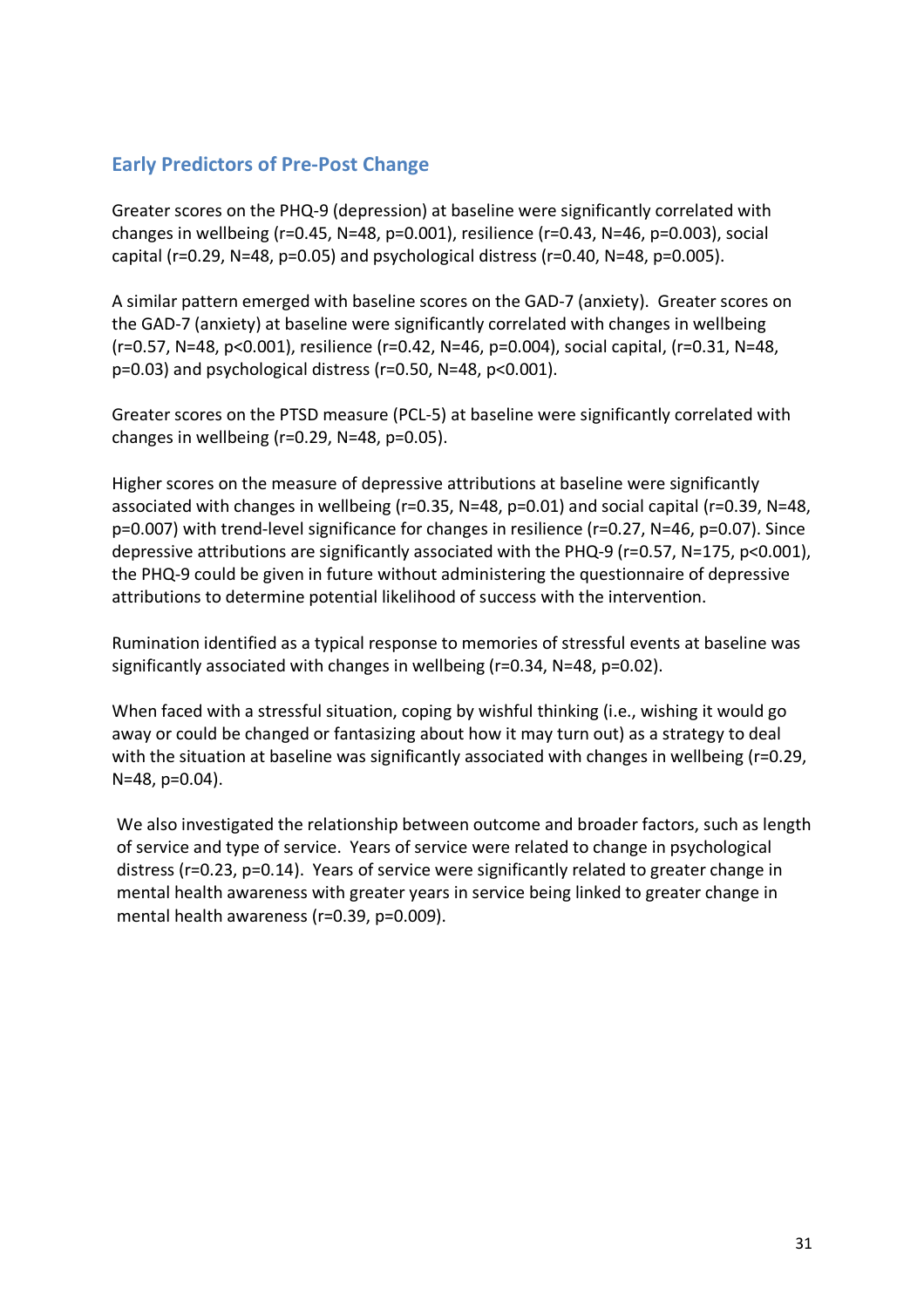# **Discussion**

Our evaluation set out to determine the effectiveness of the newly developed resilience intervention. We conducted a randomised controlled trial in which participants were randomly allocated on a 1:1:1 ratio to receive the mixed format intervention, the placebo intervention or a four month wait period before receiving the digital modules of the mixed format intervention. We hypothesised that the resilience intervention would demonstrate specific effects. That is, we expected the resilience intervention to lead to greater improvements in resilience, wellbeing, social capital, psychological distress and confidence in managing mental health compared to the control conditions.

Our aims are set out and discussed below in light of the results. We aimed to:

### **1. Establish the effectiveness of the new resilience intervention**

Significant improvements over time in resilience, wellbeing, social capital, psychological distress, mental health awareness, and confidence to manage mental health were specific to the resilience intervention and were not seen in the placebo or wait conditions. Participants who had received the resilience intervention demonstrated significant improvements in social capital and psychological distress by post-intervention compared to participants who had received the placebo and wait conditions. By follow-up, they had demonstrated significant changes in wellbeing, resilience, mental health awareness, confidence to manage mental health and sustained changes in social capital compared to participants who had received the placebo intervention or wait period. Participants receiving the intervention also demonstrated a trend to ruminate less often in response to unwanted memories by post-intervention compared to participants receiving the placebo and wait conditions, and this change was sustained at follow-up.

All effects of the intervention were small to medium. The strongest effect of the intervention was linked to improvements in mental health awareness, which tapped use of tools to manage mental health.

### **2. Link changes in key outcomes to specific course material to identify the most effective parts of the intervention for further development.**

To assess which modules were linked to the greatest changes over time for participants receiving the resilience intervention, we assessed module specific learning and outcome. The modules linked to the greatest changes in outcome were Modules 2 on habits and dwelling and Module 4 on transforming worry. These modules target over-thinking and continuing to target over-thinking in future refinements of the intervention is likely to be beneficial. The success of these modules in supporting changes in wellbeing and resilience is broadly consistent with what participants rated as being most valuable. Module 2 received the highest ratings, followed by Module 3 then Module 4.

**Module 2** (Habits & Dwelling: How to change them) was linked to change across the most number of outcomes, improving resilience, wellbeing and psychological distress, followed by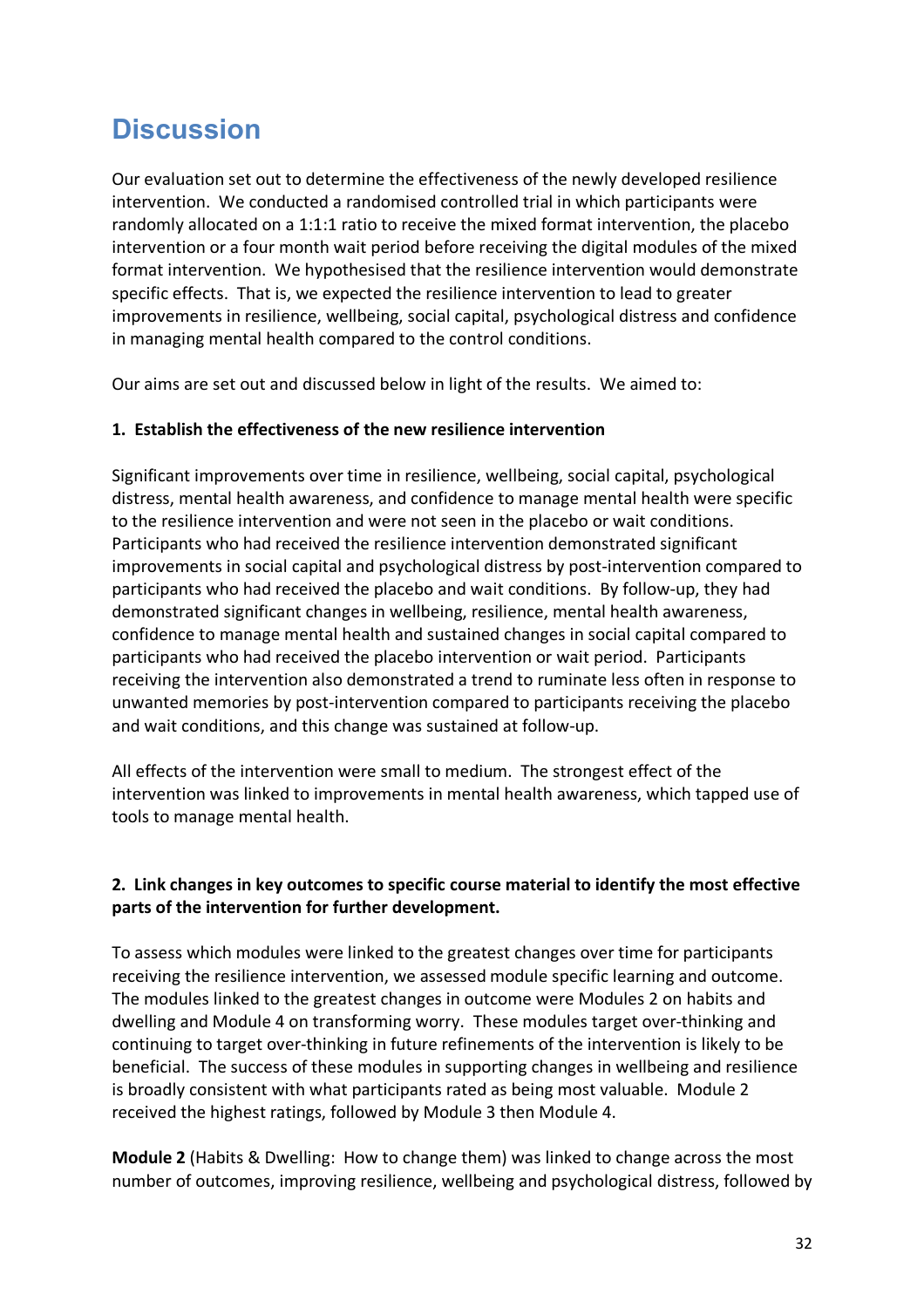**Module 4** (Transforming Worry & Improving Performance), which was related to change in wellbeing and psychological distress, followed by **Module 3** (Dealing with Difficult Emotions) which was linked to change in resilience. Learning linked to Module 1 (It Matters What You Focus On: Helpful and Unhelpful Attention) was not related to significant or trend-level change in outcome, which could reflect that the module was unrelated to change or that the items aimed to assess learning were not sensitive enough to capture it. Interestingly, participants interviewed by NEF reported that attention training (Module 1 and Group 1) was the intervention exercise they liked best.

After attention training which was reported as the most popular, memorable and preferred exercise when interviewed by NEF, participants' preferred exercises in order of frequency were: the circle activity (**Module 3**), concrete and abstract thinking (**Module 2**), realistic risk (**Module 4**), visualization (**Module 4**), and if-then planning (**Module 2**). These exercises were in modules linked to the most change.

### **3. Identify early predictors of success to further develop the intervention for future delivery and to inform future training.**

To identify predictors of success, we investigated associations between mental health variables (depression, anxiety, PTSD, depressive attributions, responses to intrusive memories and coping by wishful thinking) assessed at baseline and outcome measures (wellbeing, resilience, social capital and psychological distress). Higher scores on measures of depression, anxiety, PTSD, depressive attributions, rumination and wishful thinking at baseline were linked to greater changes in outcome, suggesting that participants most likely to benefit from the training may be more vulnerable at the outset, although it is important to bear in mind that scores on mental health measures typically fell in the non-clinical range.

### **4. Inform the development of evaluation tools for continued use by Local Minds**

We calculated the internal reliability for all of the scales administered in this study. The measures performed extremely well. One measure would warrant review for future use and this is the mental health awareness questionnaire. Removing the second item of the questionnaire improved the internal consistency from adequate to good. Future use of the questionnaire may benefit from removing the second item.

## **Discussion Points**

### **Length of the Course**

The module with the lowest rating was the module on attention: It Matters What You Focus On: Helpful and Unhelpful Attention. However, of the 10 participants who were interviewed by NEF and who had completed the mixed format intervention, N=5 (50%) reported that the attention module was their most memorable topic. Of the six facilitators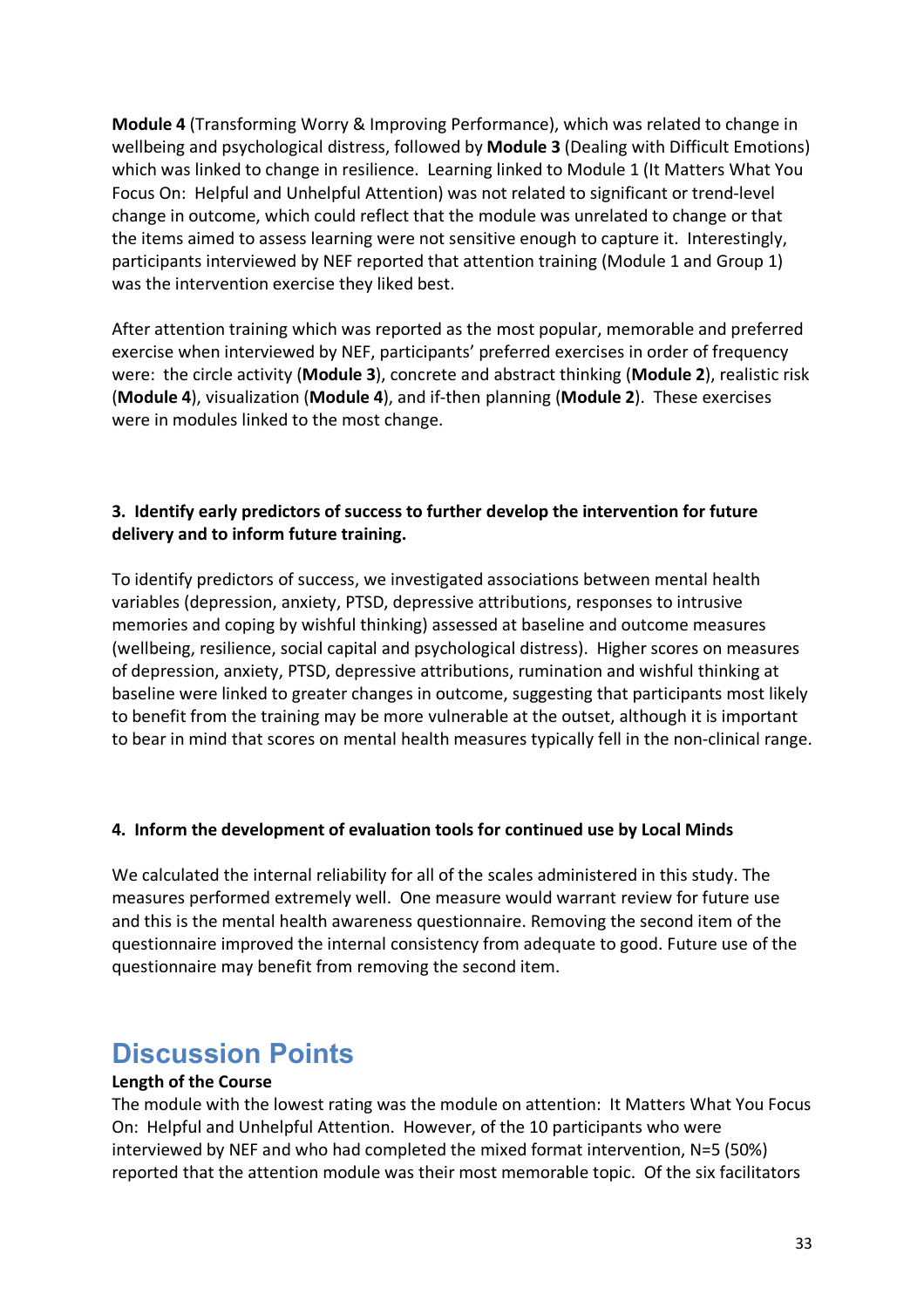who were interviewed by NEF, all reported that attention training was the most popular and memorable activity.

If Mind were looking to shorten the intervention, then removing the module with the lowest rating and the linked group would appear to be a sensible strategy. However, whilst the attention module did receive the lowest rating, it still received a satisfactory rating (70.63% valuable) and positive feedback from participants and Mind staff who were interviewed by NEF.

It is also possible, of course, that memorability is unrelated to helpfulness. Whilst the attention module and training may be the most memorable, the data show that learning linked to this module (assessed by two items on the mental health management questionnaire) was unrelated to outcome. It is possible that the questions did not adequately tap learning or that the module was unrelated to outcome.

It would seem that qualitative feedback praised the attention module, yet quantitative analyses showed it to be satisfactory and not significantly linked to outcome as assessed by evaluating the relationship between learning linked to the module and outcome.

Consideration would have to be given to weighing up the potential benefits of shortening the course versus the potential disadvantages of removing potentially useful content.

The NEF report raised barriers to attending group sessions, most commonly getting time off work and the culture within services. If reducing the face-to-face time commitment leads to greater participation, then steps to reduce the face-to-face time commitment may be beneficial. One way to reduce the face-to-face time commitment would be to reduce the number of group sessions either by removing the lowest rated topic or by combining it in a shorter format with another group session.

The control module with the highest rating was Anger, PTSD and Depression (mean rating: 76% valuable). This content is already included in the mixed format Module 3: Dealing with Difficult Emotions, which received a comparable mean rating of 73% valuable. The material could be reviewed more explicitly in a group session and would tie in with some of NEF's findings in which N=8 (50% of interviewed participants) wanted to learn more about how to support other people to build resilience.

### **Most appropriate audience for the course**

The results revealed that participants benefited from the intervention with greater change being linked to higher scores on baseline measures of anxiety and depression. This is not to say that participants with lower scores of anxiety or depression did not benefit, it means they made smaller improvements, which is understandable since there is less room for improvement when scores are low on clinical measures and already high on non-clinical measures of resilience, wellbeing and psychological distress. Importantly, scores on anxiety and depression questionnaires were unrelated to improvements on measures of mental health awareness and confidence to manage mental health, suggesting that the course was successful in improving mental health awareness irrespective of participants' levels of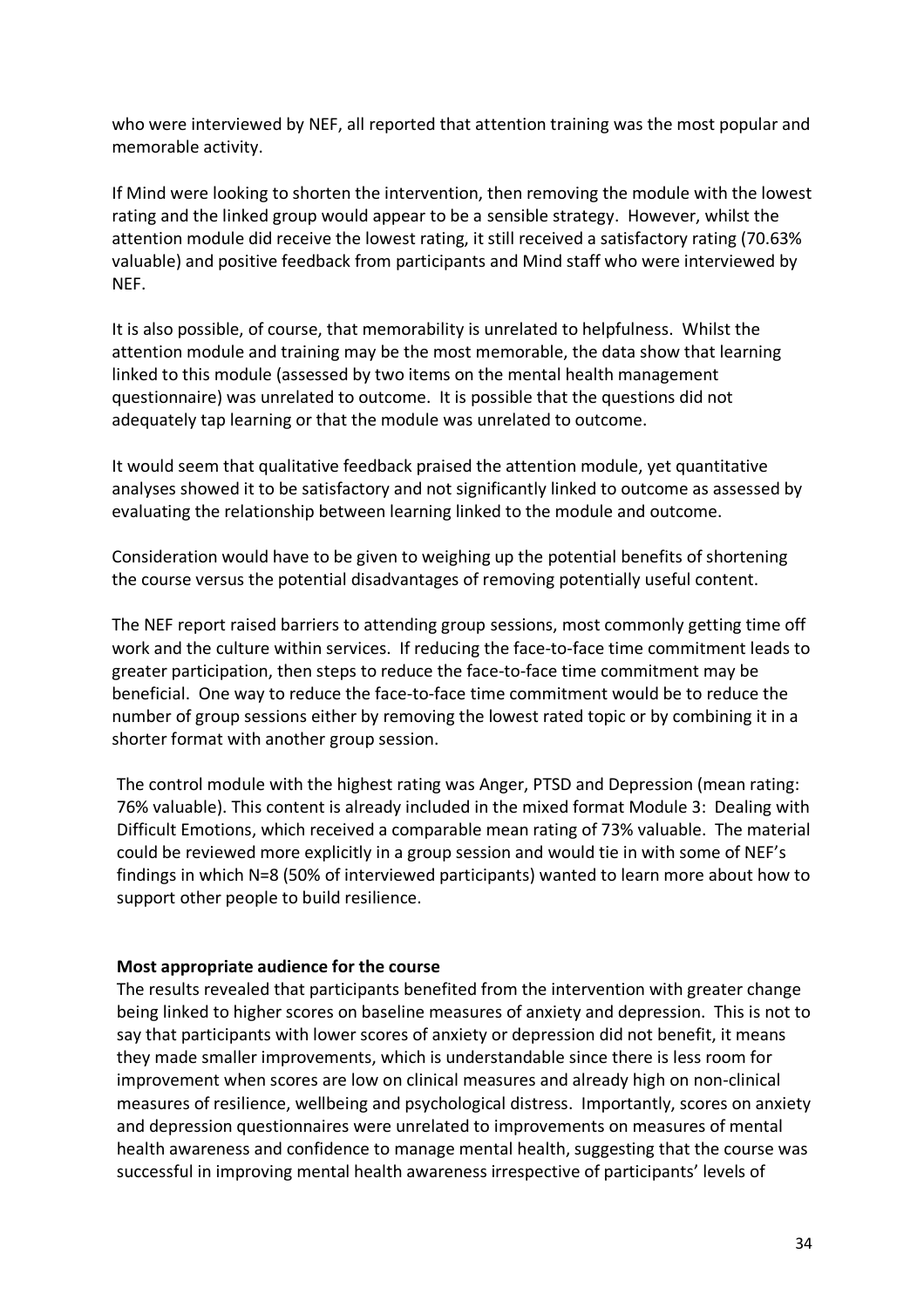baseline symptoms. Participants receiving the mixed format intervention showed enormous change in mental health awareness and confidence to manage mental health compared to participants receiving the online intervention or wait period.

We also investigated the relationship between outcome and broader factors, such as length of service and type of service. Greater number of years in service were related to greater change in psychological distress. Years of service were significantly related to greater change in mental health awareness with greater years in service being linked to greater change in mental health awareness.

Since most of the sample were working full-time and working for the police (79.4%), we can conclude that the findings are relevant to the police service. Only 20% of the sample were from other services (12.2% from fire and 8.3% from ambulance services). It would most likely be helpful to tailor some of the videos in the online modules, many of which were aimed at police officers, to ambulance, fire and search and rescue personnel.

Whilst only 5 of the 16 participants (31%) interviewed by NEF were full-time frontline staff, these participants reported that frontline staff made up the groups that they attended. It is possible that a sampling issue may have biased the qualitative sample in favour of officebased staff who may experience fewer barriers to taking time off over and above what was required for the intervention.

Unfortunately we are unable to comment on the potential link between role (frontline/office-based) and outcome since we do not have data on participants' roles. However, frontline and office-based staff did make up the total sample of participants as well as the specific sample of participants who received the mixed format intervention. The mixed format intervention demonstrated intervention specific improvements. We can therefore conclude that it benefited both frontline and office-based staff. According to the NEF report, there were greater barriers to attending for frontline staff and this may need to be taken into consideration for future delivery.

### **Attrition**

With regards to attrition between expressing interest and completing registration, we analysed data for the partially completed registration (N=198). Of people who did not complete registration, the majority (N=109; 55%) left after reading page 2 of the registration survey, which included a short video of a police officer and a search and rescue worker speaking about their experience of an earlier resilience course (Shaun Goodwin's modified course). The majority of participants who registered were police officers. It is possible that participants from ambulance and fire services were less likely to proceed after page 2. We cannot know for certain, however, since we have no demographic data for participants who did not complete registration.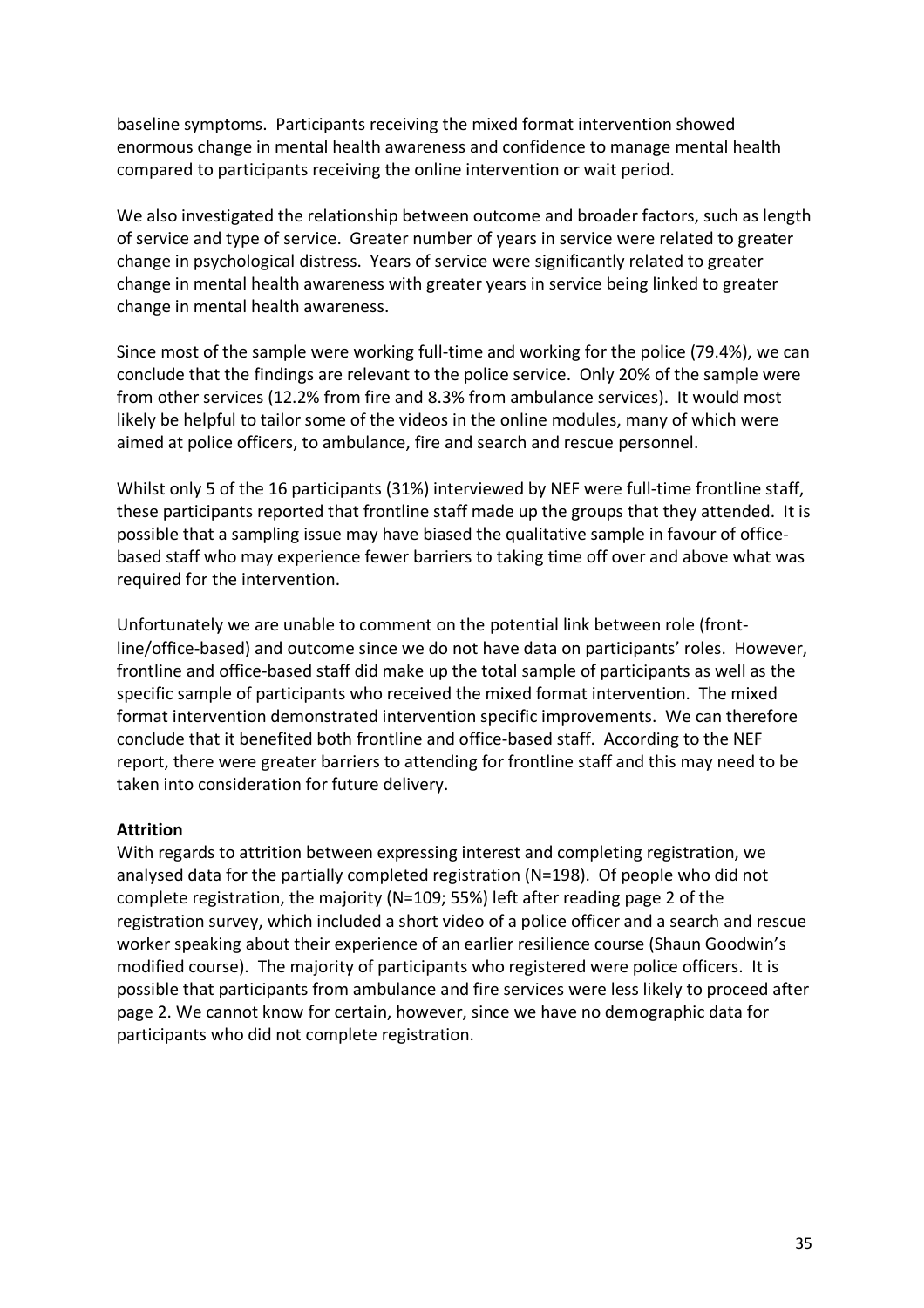

There was a low level of attrition between allocation and starting the course. Of the N=120 participants allocated to receive immediate training, N=114 received interventions (90%) with N=6 being unable to continue, N=5 had been allocated to the mixed format course and let us know they could not attend the group sessions due to scheduling issues. They were offered the online only portion of the training and did not respond. A total of N=1 was allocated to online only and did not respond to further emails.

## **Conclusion**

Our evaluation rigorously evaluated a new resilience intervention for emergency service workers, developed to target predictors of poor mental health, which have previously been established in prospective studies specific to this population. The intervention was linked to specific effects that were not seen in the placebo or waitlist conditions. Participants receiving the mixed format condition demonstrated improvements in resilience, wellbeing, social capital, psychological distress, awareness of and confidence to manage mental health, and rumination. There were no specific effects linked to the placebo intervention or to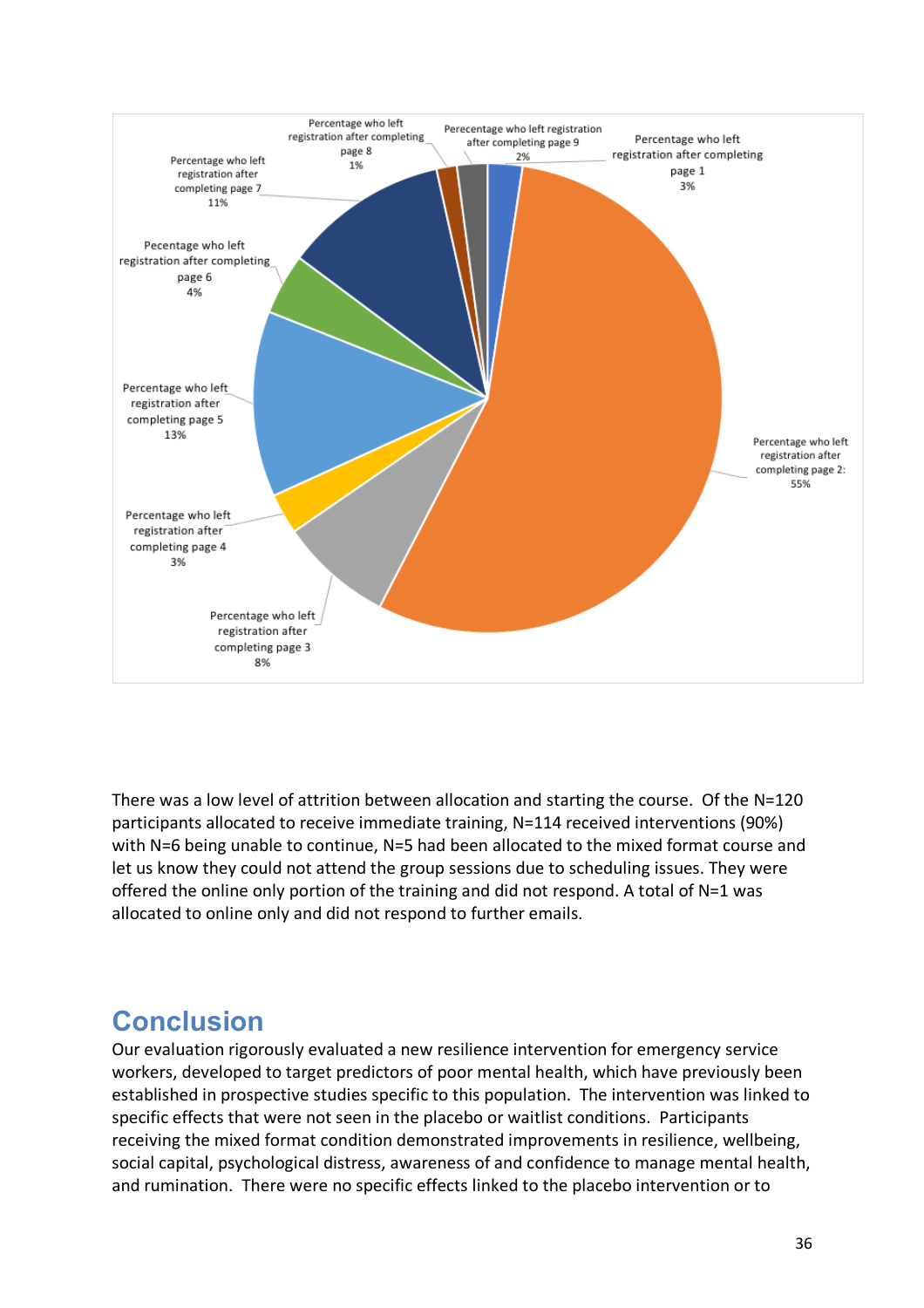receiving no intervention. The modules which appeared to be most effective focused on types of over-thinking: worry and rumination. The success of this intervention is promising and may be associated with changes in targeted predictors of mental health problems. Future research could evaluate the intervention with a much larger sample and investigate mediators of outcome.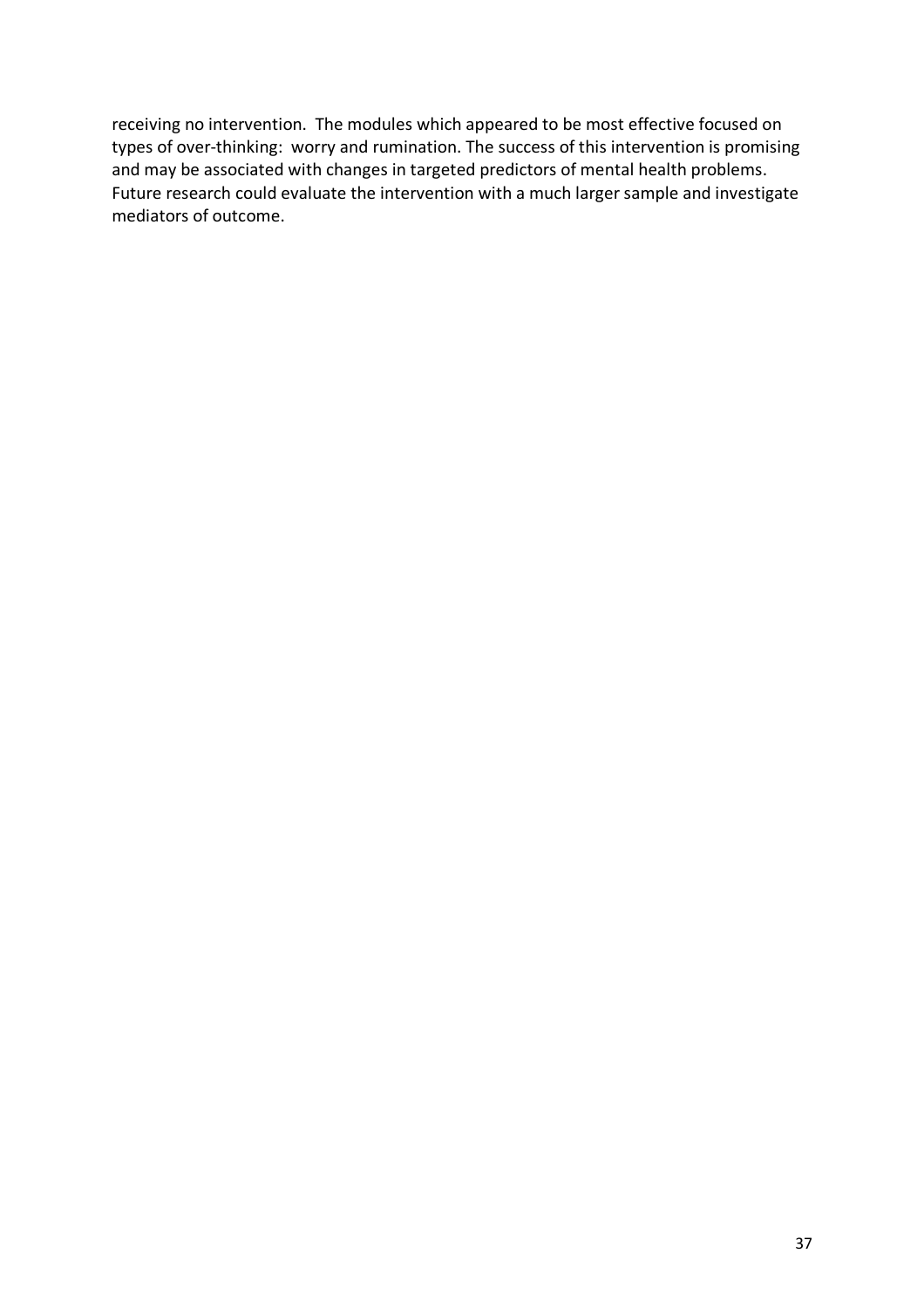# **References**

Alden, LE. & Taylor, CT. (2011) Relational treatment strategies increase social approach behaviors in patients with Generalized Social Anxiety Disorder, *Journal of Anxiety Disorders, 25*, 309–318.

Arnetz, B.B., Arble, E., Backman, L., Lynch, A., & Lublin, A. (2013). Assessment of a prevention program for work-related stress among urban police officers. *International Archives of Occupational and Environmental Health, 86*, 79-88.

Booker, C.L., & Sacker, A. Health over the life course: Associations between age, employment status and well-being. *Understanding Society: Early findings from the first wave of the UK's household longitudinal study*. Available from: https://www.understandingsociety.ac.uk/d/33/9\_Early\_findings\_Chapter\_9.pdf

Booth, M.L. (2000). Assessment of Physical Activity: An International Perspective. Research Quarterly for Exercise and Sport, 71 (2): s114-20.

Brown, K. W., & Ryan, R. M. (2003). The benefits of being present: Mindfulness and its role in psychological well- being. *Journal of Personality and Social Psychology, 84*(4), 822. doi: 10.1037/0022-3514.84.4.822

Clohessy, S., & Ehlers, A. (1999). PTSD symptoms, response to intrusive memories and coping in ambulance service workers. *British Journal of Clinical Psychology*, **38**, 251-65.

Connor, K.M. & Davidson, J.R.T. (2003). Development of a new resilience scale: the Connor-Davidson resilience scale (CD-RISC). *Depression and Anxiety, 18,* 76-82.

Foresight Mental Capital and Wellbeing Project (2008). Final Project report. The Government Office for Science, London.

Fuller E, Mindell J, Prior G (eds) (2016) Health Survey for England 2015, London: NHS Digital.

Goldberg, D., & Williams, P. (1988). *A user's guide to the General Health Questionnaire*. Windsor, UK: NFER-Nelson.

Greenberg, N., Langston, V., Everitt, B., Iversen, A., Fear, N.T., Jones, N. & Wessely, S. (2010). A cluster randomized controlled trial to determine the efficacy of trauma risk management (TRiM) in a military population. *Journal of Traumatic Stress, 23,* 430-36.

Kilpatrick, D. G., Resnick, H. S., Milanak, M. E., Miller, M. W., Keyes, K. M., & Friedman, M. J. (2013). National estimates of exposure to traumatic events and PTSD prevalence using DSM-IV and DSM-5 criteria. *Journal of traumatic stress*, *26*(5), 537-547.

Kleim, B., & Ehlers. A. (2008). Reduced autobiographical specificity predicts depression and posttraumatic stress disorder after recent trauma. *Journal of Consulting and Clinical Psychology, 76*, 231-242.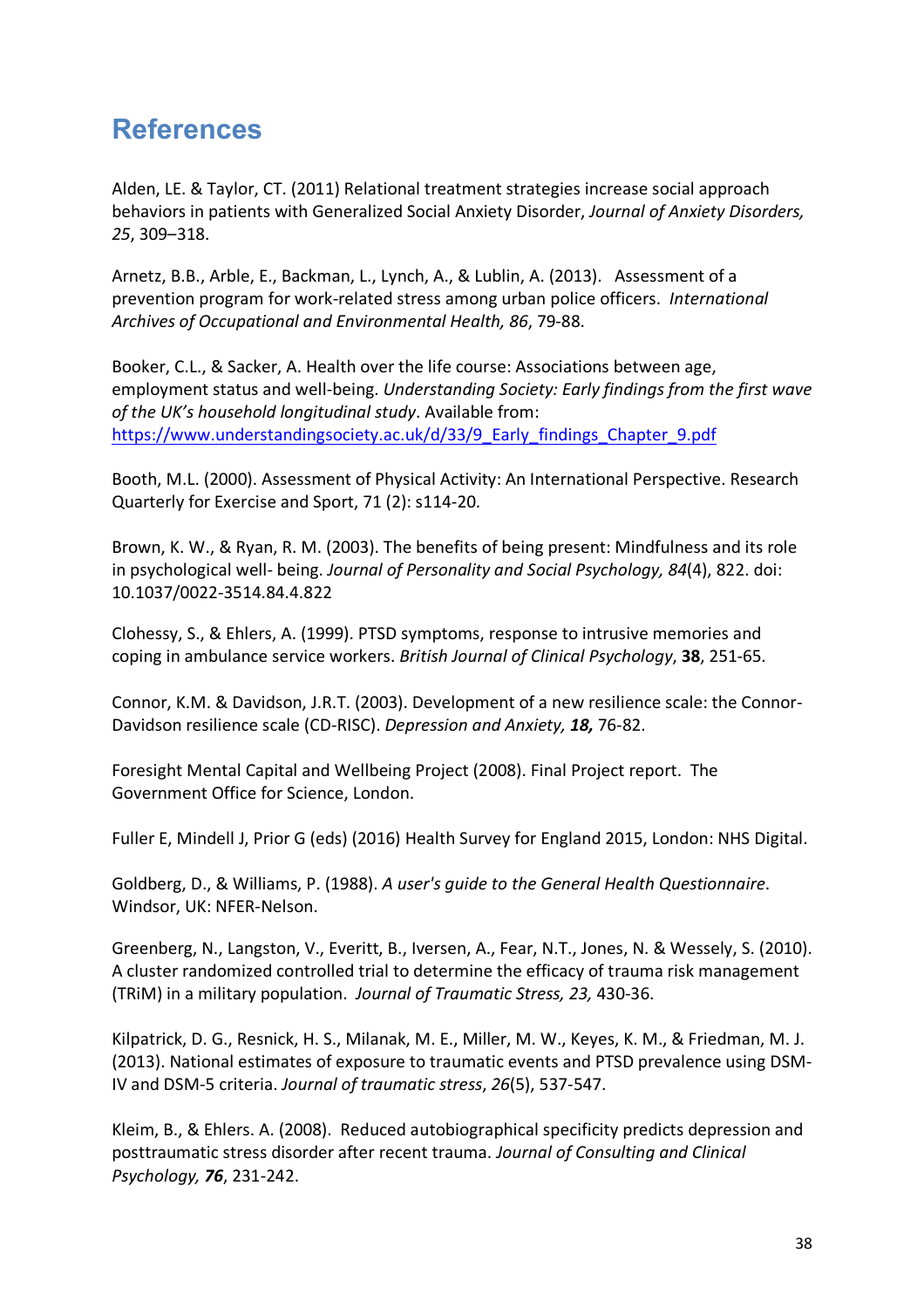Kocalevent, R.D., Hinz, A., & Brähler, E. (2013). Standardization of the depression screener Patient Health Questionnaire (PHQ-9) in the general population. *General Hospital Psychiatry 35*, 551-555.

Kroenke, K., Spitzer, R., & Williams, J.B. (2001). The PHQ-9. Validity of a Brief Depression Severity Measure. *Journal of General Internal Medicine, 16,* 603-613*.* 

Löwe, B., Decker, O., Müller, S., Brähler, E., Scellberg, D., Herzog, W., & Herzberg, P.Y. (2008). Validation and Standarization of the Generalized Anxiety Disorder Screener (GAD-7) in the General Population. *Medical Care,* 46(3), 266-274.

The Resilience Center's website (http://www.resiliencecenter.com/resilience-scale/)

Schwarzer, R., & Jerusalem, M. (1995). Generalized Self-Efficacy scale. In J. Weinman, S. Wright, & M. Johnston, *Measures in health psychology: A user's portfolio. Causal and control beliefs* (pp. 35-37). Windsor, UK: NFER-NELSON.

Spitzer, R.L., et al. (2006). A Brief Measure for Assessing Generalized Anxiety Disorder: the GAD-7. *Archives of Internal Medicine, 166,* 1092-1097*.*

Statistical bulletin: Personal well-being in the UK: July 2016 to June 2017. Office for National Statistics.

https://www.ons.gov.uk/peoplepopulationandcommunity/wellbeing/bulletins/measuringna tionalwellbeing/july2016tojune2017

Tennant R, Hiller L, Fishwick R, Platt P, Joseph S, Weich S, Parkinson J, Secker J, Stewart-Brown S (2007) The Warwick-Edinburgh Mental Well-being Scale (WEMWBS): development and UK validation, Health and Quality of Life Outcome; 5:63 doi:101186/1477-7252-5-63

van Emmerik, A.A., Kamphuis, J.H., Hulsbosch, A.M., & Emmelkamp, P.M. (2002). Single session debriefing after psychological trauma: a meta analysis. *Lancet, 7*, 360, 766-71.

Wagnild, G. M., & Young, H. M. (1993). Development and psychometric evaluation of the Resilience Scale. *Journal of nursing measurement*.

Weathers, F.W., Litz, B.T., Keane, T.M., Palmieri, P.A., Marx, B.P., & Schnurr, P.P. (2013). *The PTSD Checklist for DSM-5 (PCL-5)*. Scale available from the National Center for PTSD at www.ptsd.va.gov.

Wild, J., Smith, K.V., Thompson, E., Bear, F., Lommen, M. & Ehlers, A. (2016). A prospective study of pre-trauma risk factors for posttraumatic stress disorder and depression. *Psychological Medicine*. DOI: 10.1017/S0033291716000532

Wild, J. & Clark, D.M. (2011) Imagery rescripting of early traumatic memories in social phobia. *Cognitive and Behavioral Practice, 18*, 433-443.